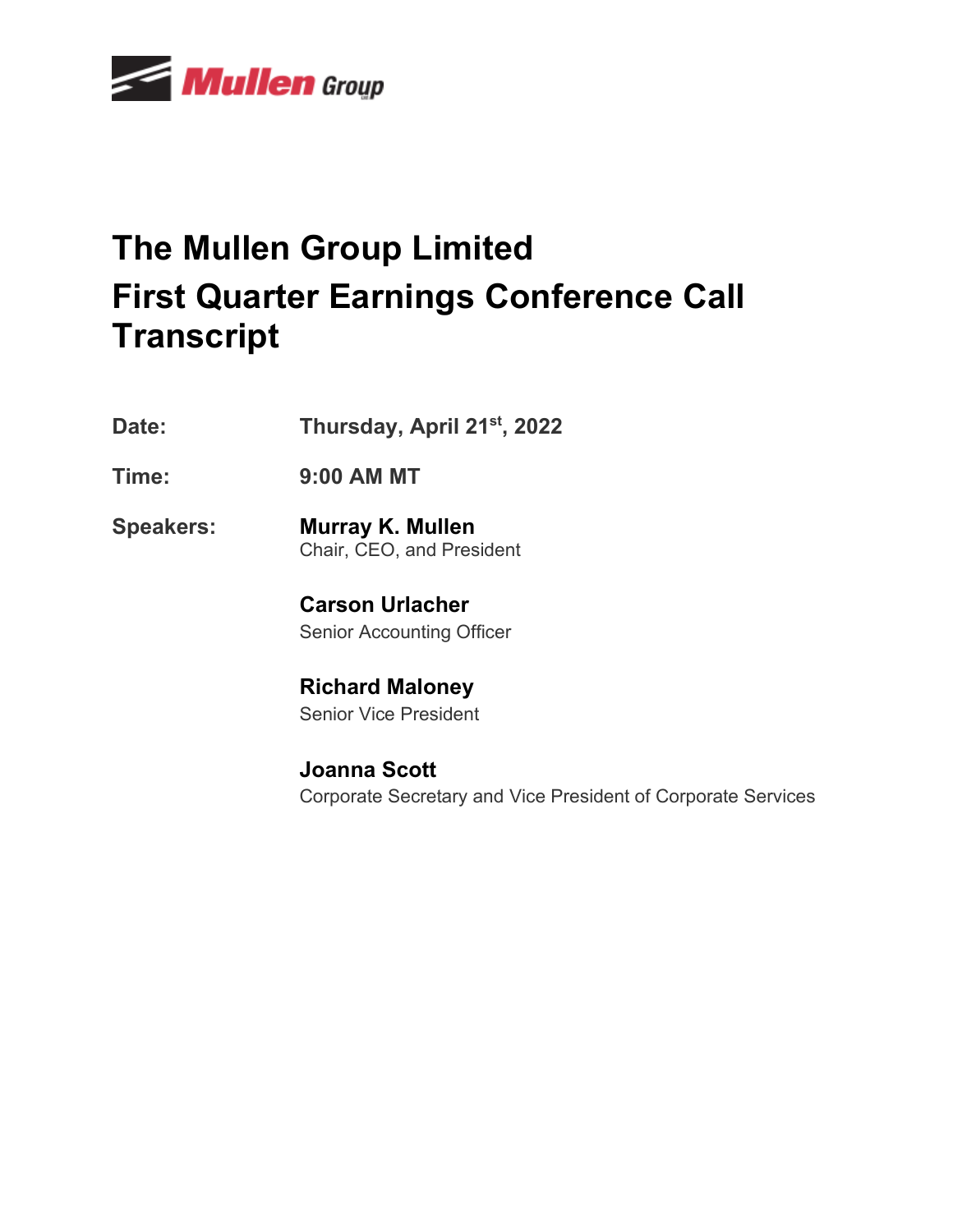

## **OPERATOR:**

Welcome to the Mullen Group Limited First Quarter Earnings Conference Call and Webcast.

As a reminder, the conference is being recorded. After the presentation, there will be an opportunity to ask questions.

I would now like to turn the conference over to Mr. Murray K. Mullen, Chairman, CEO, and President. Please go ahead.

## **MURRAY K. MULLEN:**

Thank you. Welcome everyone to Mullen Group's quarterly conference call.

Once again, we'll provide shareholders and interested investors with an overview of our first quarter financial results, we'll discuss the main drivers impacting operating performance, our expectations for the year, and we will close with a Q&A session.

Before I commence today's review, I am always reminded but I need to remind you that the presentation contains forward-looking statements that are based upon current expectations and are subject to a number of risks and uncertainties and as such actual results may differ materially. Further information identifying the risks, uncertainties, and assumptions can be found in the disclosure documents which are filed on SEDAR and at [www.mullen-group.com.](http://www.mullen-group.com/)

So, with me this morning, I have the majority of our executive team. I have Richard Maloney, he's the Senior VP; Joanna Scott, Corporate Secretary and VP of Corporate Services; and Carson Urlacher, who's our Senior Accounting Officer, who has been filling in for Stephen Clark as he recovers from the side effects of multiple surgeries on his ankle, son of a gun. So, Steph is taking some well needed time to try and get that looked after. Carson has been filling in for Stephen, as I said, and will until Steph comes back to fulfill his normal duties.

So, as I turn to the next section, I'm going to talk about the Q1 2022 financial and operating performance. I think the way to start this is the numbers really tell the story. We had record revenues, we had higher operating profitability, and if we can base the future on our March results, I will tell you we have a lot of room to improve. Oh yes, you will notice we have fewer shares outstanding. So to all of our loyal shareholders, we had a very good quarter, and if I'm right, then many more solid quarters are in our future, but more on this in our outlook commentary.

If you looked at our MD&A, you'll see it has a new look to it. It's crafted by Carson Urlacher and he'll provide the additional commentary in just a few moments, explaining in detail the reasons and events influencing our Q1 performance. In my opening comments, I'll summarize the important highlights and themes impacting the economy and our business in the quarter. Let's call this my Twitter version.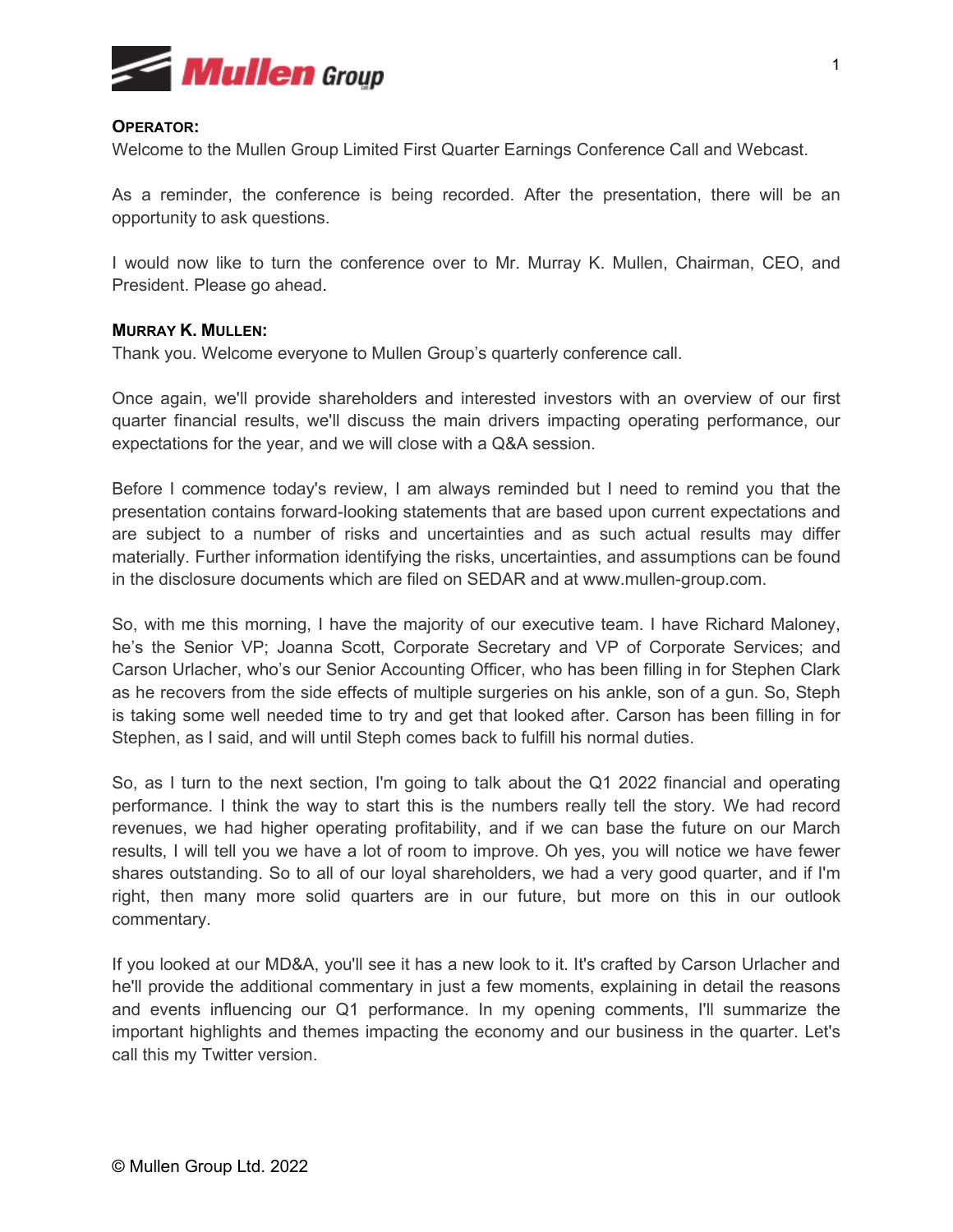

So what did we see in quarter one? Let me start with the obvious. Acquisitions that we completed in 2021 provided the growth. What the numbers do not tell you is the quality of these new acquisitions. They are all first-rate companies and I'm delighted that they are part of our organization. Truthfully, based upon what I see in this market, acquisitions are the clearest path to growth, especially in a market where there is near full employment.

New equipment is virtually impossible to obtain, and if you talk with any transportation service provider, they'll most likely tell you the warehouses and docks are running at full capacity. I know ours were. In other words, internal growth is difficult to achieve. Now this might just explain why inflation is running so hot. We'll talk more about this shortly.

So here's what we've witnessed in the first quarter from an overall economic and market perspective. When I analyze our results and the data, it's pretty evident the economy continued to show some pretty good resilience, with consumer spending still remaining strong, freight demand elevated and tight labor markets, but truthfully, we did not see any real growth.

There were also a few issues. For example, inflationary pressures started to really alter consumer behavior, high food prices, the rising cost of home ownership, and of course, fuel prices that have doubled year over year. So of course, consumers must alter their spend. I can also say that some of these inflationary pressures we didn't plan on, like the huge jump in oil prices, which only accelerated when Russia invaded its neighbor. This impacted costs but more importantly, the rate increases we implemented early in 2022 did not take into account the surge that occurred in the quarter. As a result, margins got squeezed by a couple of points.

Let me spend a few minutes on the fuel story. Year-over-year, fuel prices have doubled. We all know this because as individuals we go to the gas station every week or so, but to the trucking industry, we go to the fuel pumps every day. Fuel expense is now the number one issue for the trucking industry. Generally, we are indemnified from increases in fuel with fuel surcharges but this always lags the real time price that shows up at the pumps. So, we're behind in quarter one because fuel prices just kept rising. As they moderate, the surcharges will catch up to the cost.

There's another issue related to the rise in fuel price and that is inefficient trucks. If you operate an older truck, and let me tell you there are lots of older trucks on the highway, your fuel mileage will not be where it needs to be. Even the fuel surcharges won't be enough to cover your increased costs. So I predict there will be a huge shakeout of the inefficient carrier, small and large, especially as freight demand slows and rates fall. So stay tuned to this. This could tighten trucking capacity even more.

Now, what about the supply chain? Obviously it starts with the demand. As I commented, overall freight shipments were generally quite strong in the quarter, but this may or may not be a negative, because consumer demand did not appear to grow. So if spending cools for a period, then the supply chain can regroup, productivity can improve, and costs can moderate, helping the inflation bite. In the quarter, there was lots of rates to haul. However, it appears some of this most certainly was tied to backlogs associated with the supply chain bottlenecks that continued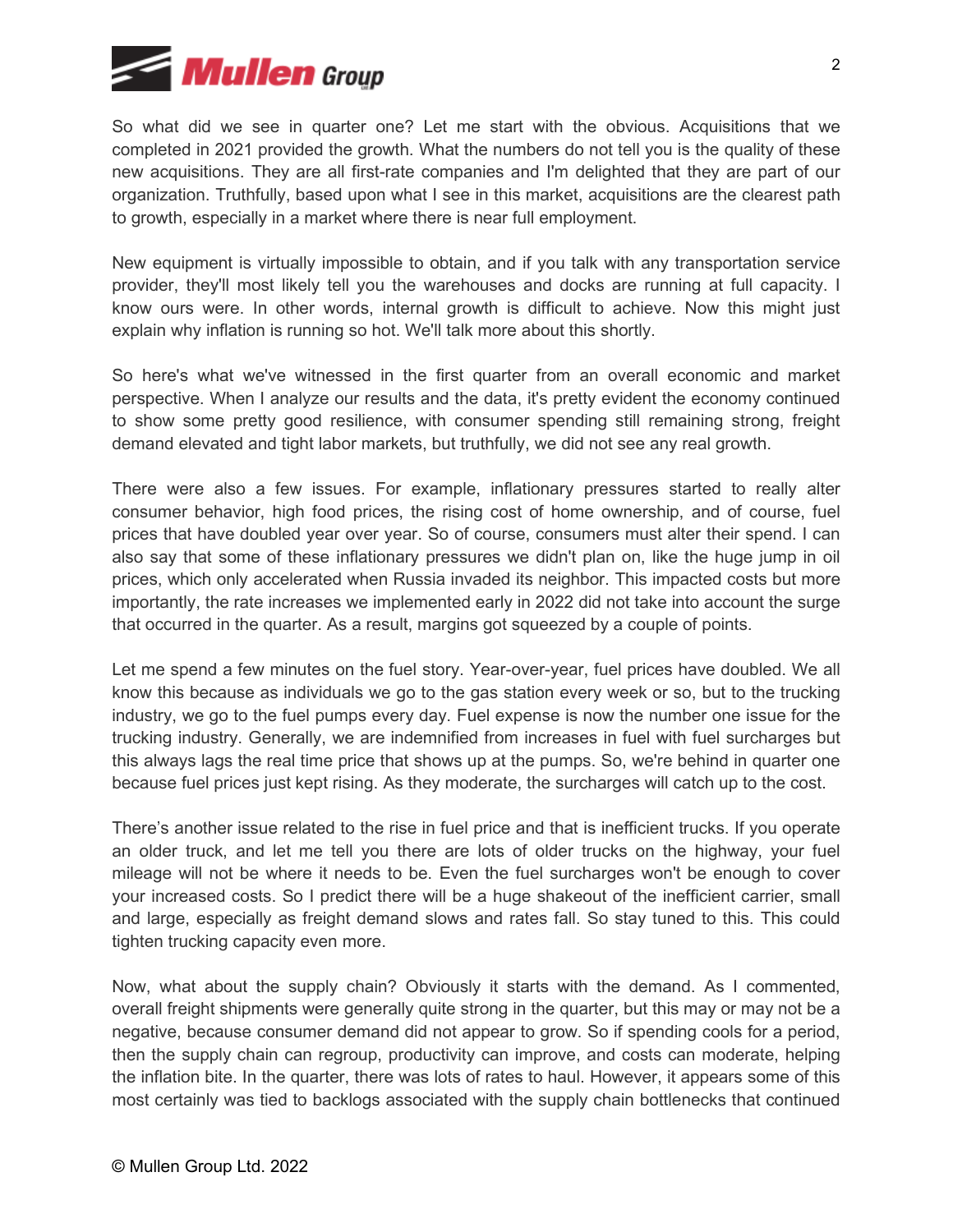

deep into quarter one. This kept the trucks moving and warehouses full. It does appear that end demand was virtually pretty stagnant.

So, I suspect the supply chain will start to improve in quarter two with improved weather, fewer employee absences, and the expected change in consumer spending habits.

What about flat deck freight or more accurately, let's call that the demand for goods related to capital investment? I'll tell you, this part of the economy in our business was quite strong as evidenced by our logistics and warehousing segment. One area still struggling was service activity related to oil and gas investment, as the drilling rig count really never took off in the quarter. This part of our business changed little year-over-year and most likely because oil and gas companies simply bought back shares or paid higher dividends rather than go through the drill bit.

But this too may be changing, as the need for additional crude oil and natural gas continues to grow. At least, this is what the commodity prices are telling us. Now, if this has to occur, then our specialized industrial service segment will be a big beneficiary. I suspect we will know more in the next few quarters if a new cyclical uptrend emerges.

To our long-term investors, you all know we have had a successful history in the oilfield services business. As for last quarter, however, the industry was basically flat year over year. With all of this as a backdrop, I admit we did not improve our margins as expected, most of which I attribute to increased costs and lower productivity levels that were really tied to unplanned events, issues such as weather, blockades, COVID-related absenteeism, and vaccine mandates. These all cost money in margin. For example, we had 10% fewer drivers qualified to cross into and out of the US border.

All in all, however, I take the view that our business units did a pretty good job of managing the issues. Those that didn't, I will tell you this, they'll get it right this quarter. Our biggest issue today is inflation. As I look back to 2020, we had the COVID surge. In 2021, we had a freight surge, and this year we have a cost surge. So, we just adapt, we stick to our long-term strategy, we manage our business, and we capitalize on miscalculations by our competitors.

Carson, you are up. Take it away.

## **CARSON URLACHER:**

All right. Thank you Murray and welcome everyone.

I'll provide a bit more of the detail. However, our first quarter interim report will fully explain our financial performance. So as such, I'll provide you with some of the financial highlights.

For the quarter, we generated record revenue as compared to any previous quarter, which was largely driven by acquisitions. Year-over-year revenue was up \$166 million, or 57%, to roughly \$457 million.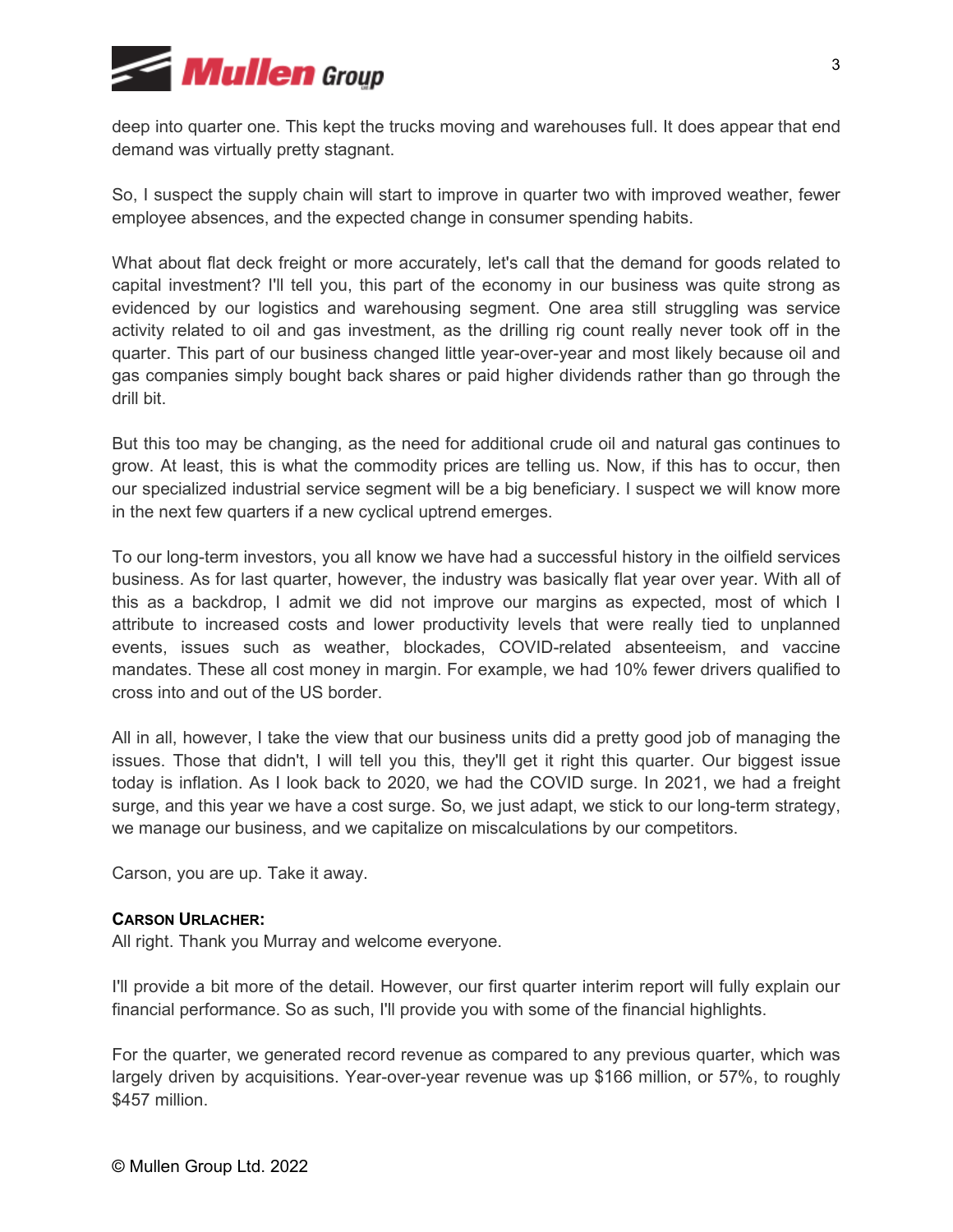

Our revenue growth can really be broken down into three factors, the first and most significant of which is the \$135 million of incremental revenue we generated from acquisitions. Our growth from acquisitions really started to commence in the third quarter of 2021.

Secondly, we also experienced modest internal growth of approximately \$17 million or 6.4%, that was mainly attributed to the strong results experienced within our L&W segment, while our internal growth from the LTL and S&I segments remained largely flat when compared to the prior year.

Lastly, our revenue from fuel surcharges, excluding acquisitions, rose by \$14 million, due to the sharp increase in diesel fuel prices. In terms of total fuel surcharge revenue, which includes the amounts from acquisitions, this was \$45 million, an increase of \$25 million compared to the \$20 million we recorded last year. Most of the increase in fuel surcharge revenue occurred in the LTL segment.

The average wholesale rack price for diesel fuel—this isn't the price that you see at the pump, but the average wholesale rack price in Canada—for the first quarter of 2022 was approximately \$1.17 per litre, and ended the quarter at \$1.36 per litre. Needless to say, the wholesale rack price for diesel has continued to climb in April. It's important to note that virtually no margin is made on fuel surcharge revenue, so this is actually detrimental to our overall margin, but more on this in a bit.

Now going a bit deeper into our segment revenue. First, starting with our largest segment, being the LTL segment, it grew by \$55 million to \$175 million compared to \$120 million in 2021. Acquisitions accounted for \$44 million, or approximately 80% of the rise in revenue. The remaining increase was mainly due to an \$8.6 million increase in fuel surcharge revenue and a modest \$2 million of internal growth as consumer spending remains strong but did not grow.

Revenue growth was challenged by unplanned events including severe weather conditions in northern Ontario and Manitoba, and freight bottlenecks in major distribution hubs of Vancouver and Toronto. Revenue in the L&W segment rose by \$51 million to \$142 million as compared to \$91 million in 2021. This was due to \$29 million of incremental revenue from acquisitions, as well as a \$4 million increase in fuel surcharge revenue.

We also experienced almost \$18 million of internal growth as demand related to capital investment and infrastructure projects was strong. This translated into an overall improvement in freight demand, and higher spot market prices in virtually all of our business units within this segment.

Moving over to the S&I segment, it increased by \$4 million to \$83 million as compared to \$79 million in 2021, primarily due to \$4.5 million of incremental revenue from the acquisition of Babine and a \$1.1 million increase in fuel surcharge revenue. Revenue from our established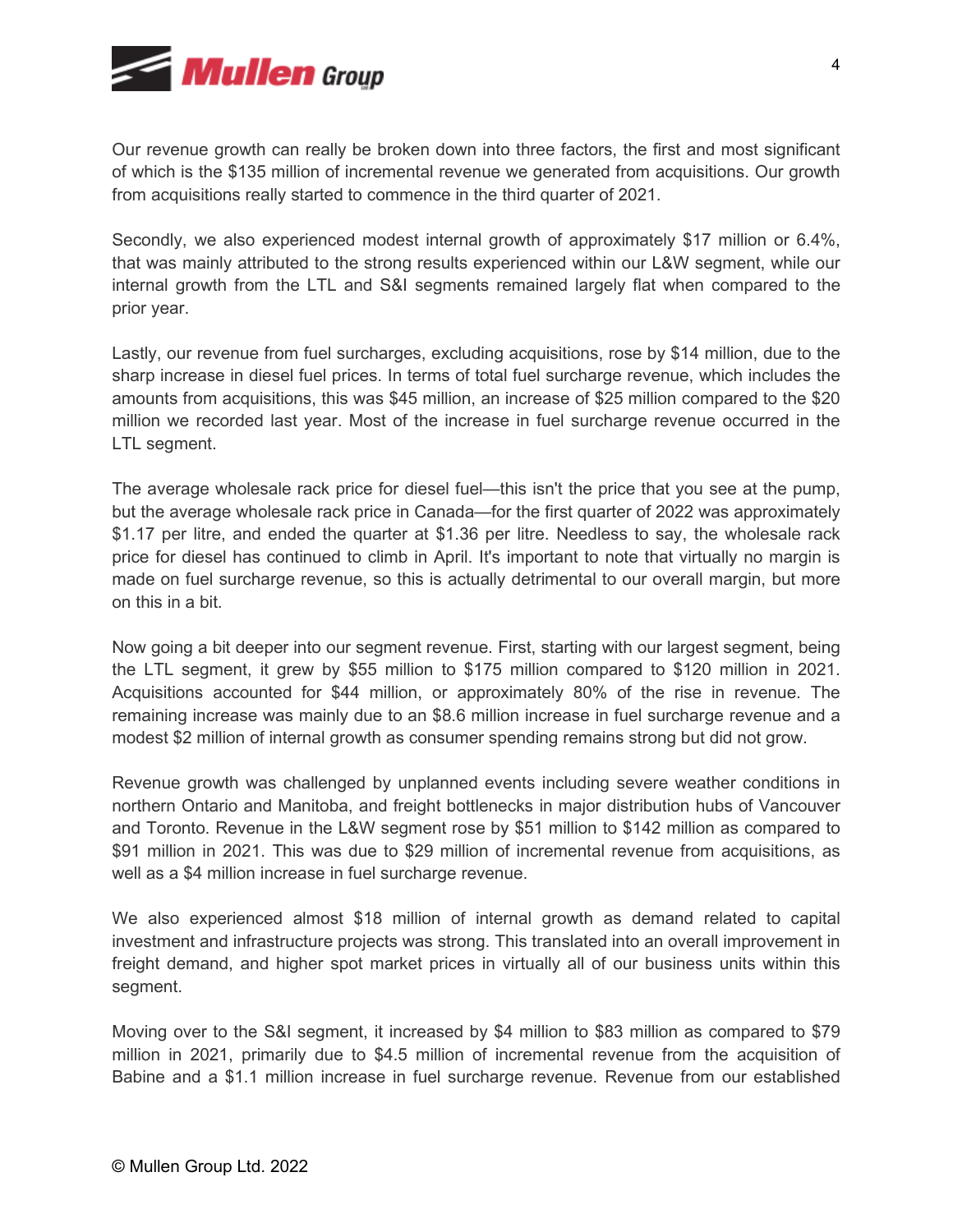

business units declined by \$1.6 million, mainly due to a \$9.3 million decrease in Premay Pipeline Hauling, which came off a stellar performance in the first quarter of 2021.

This decrease was almost entirely offset by greater revenue being generated from our drilling related services and from those business units involved in the transportation of fluids and servicing of wells, as higher commodity prices lead to a slight improvement in activity this year compared to 2021. Drilling activity recovered a bit but not enough to really provide for any meaningful growth.

We also experienced greater demand for our dewatering and water management business at Canadian Dewatering, which had an excellent quarter in what is traditionally a slow period for that business unit.

Revenues generated by our US 3PL segment were strong coming in at \$57 million for the quarter, as consumer spending remained robust and the supply chain was still recovering from bottlenecks that were noted in 2021. Our team at HAUListic continues to grow in the 3PL space by adding new additional station agents to our Silver Express technology platform.

Now moving over to profitability, our adjusted OIBDA was \$60 million in the current quarter, an increase of \$19 million as compared to \$41 million in 2021. The \$19 million increase was largely due to acquisitions which generated \$13.4 million of this increase. We also generated \$5.8 million from internal growth.

Now, internal growth was mainly experienced in the L&W segment and to a lesser extent in the S&I segment. So, let's take a look at adjusted OIBDA by segment for a minute.

In the LTL segment, adjusted OIBDA increased by almost \$5 million to \$23 million as compared to \$18 million in 2021. This increase was due to \$6.8 million of incremental adjusted OIBDA from acquisitions, which was somewhat offset by higher fuel and purchase transportation costs. An \$8.6 million increase in fuel surcharge revenue in this segment had a detrimental impact on our margins.

As a percentage of revenue, adjusted operating margin decreased by 2% to 13.2% as compared to 15.2% in 2021. This margin erosion is due to higher operating costs and lower productivity levels that resulted from inclement weather, protests and blockades, freight bottlenecks that I spoke up to earlier, and surging costs, most notably being fuel. Overall, the segment did experience a stronger month of March as the weather improved, volumes recovered, and a number of price increases were implemented.

Adjusted OIBDA in the L&W segment increased by \$10.8 million to \$25 million as compared to \$11.7 million in 2021; \$5.1 million of this increase was due to incremental adjusted OIBDA from acquisitions, with the remaining increase largely attributed to internal growth of \$5.7 million, and across virtually all of our business units within this segment.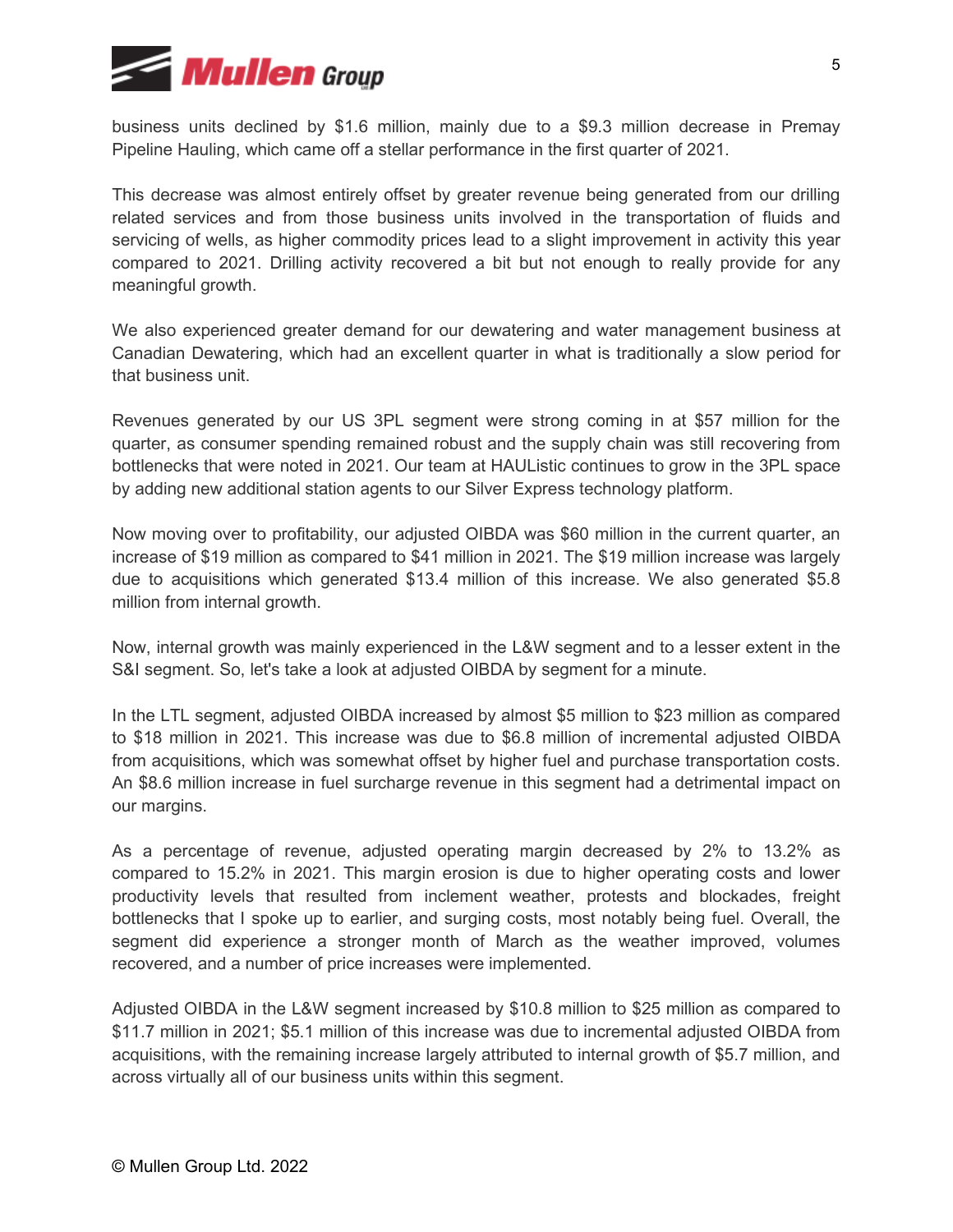

Adjusted operating margin increased by 1.8% to 17.9%, compared to 16.1% in 2021, as our business units did an excellent job mitigating the cost surge with general rate increases and fuel surcharges. The cross-border freight market between Canada and the US saw the largest freight increase. This, coupled with government mandated vaccine requirements for drivers traveling to and from the US, reduced the capacity of qualified drivers, resulting in customers paying higher rates to get their freight moved.

Adjusted OIBDA in the S&I segment increased by \$2 million to \$13 million as compared to \$11 million. The \$2 million increase is attributable to improved results at Canadian Dewatering and from those business units involved in drilling-related services in the transportation of fluids and servicing of wells. These increases were somewhat offset by a \$2 million decline in OIBDA and Premay Pipeline. Adjusted operating margin improved by 1.9% to 16% from 14.1% due to the strong performance at Canadian Dewatering.

Adjusted OIBDA in the US 3PL segment was \$1.1 million or 1.9% of gross revenue. During the first quarter, the availability of contractors was extremely tight which led to higher spot market prices and which negatively impacted our margins. Operating margin as a percentage of net revenue was 23.4%. From strictly a cash perspective, adjusted OIBDA in this segment is virtually the same as earnings before tax.

So, as I summarize our margin on a consolidated basis, adjusted OIBDA as a percentage of revenue was down by 0.9% to 13.2% from 14.1%. This 0.9% reduction is explained by really two factors. First, accounting rules require us to report gross revenues on our US 3PL segment, which in the quarter generated \$57 million of revenue and a margin of 1.9%. By excluding the financial results of this asset light segment, our overall margins would have actually improved by 0.7% to 14.8% compared to the 14.1%. So, excluding the US 3PL segment on a consolidated basis, our rate increases and change in business mix enabled us to more than offset the surge in inflationary costs in the quarter by a bit.

Secondly, including acquisitions, we generated \$45 million of fuel surcharge, which was increased by \$25 million compared to the \$20 million last year. If we were to exclude that \$45 million of fuel surcharge in the first quarter of 2022, our adjusted operating margins would have actually increased by almost 1.5% to 14.6%. Similarly, in 2021, if we excluded the \$20 million of fuel surcharge revenue, our adjusted operating margins would have improved by just over 1% to 15.2%.

Looking at some other notable items, we continued to generate cash in excess of our operating needs as net cash from operating activities for the period was \$18 million compared to \$39 million in 2021. This decrease of \$21 million is due to our revenue growth and business expansion as we are now a much larger organization. As a result, we need to finance our working capital requirements.

We have a total of \$250 million of bank credit facilities available to us, and we had \$111 million drawn at the end of the quarter, thus leaving us approximately \$140 million worth of room. Our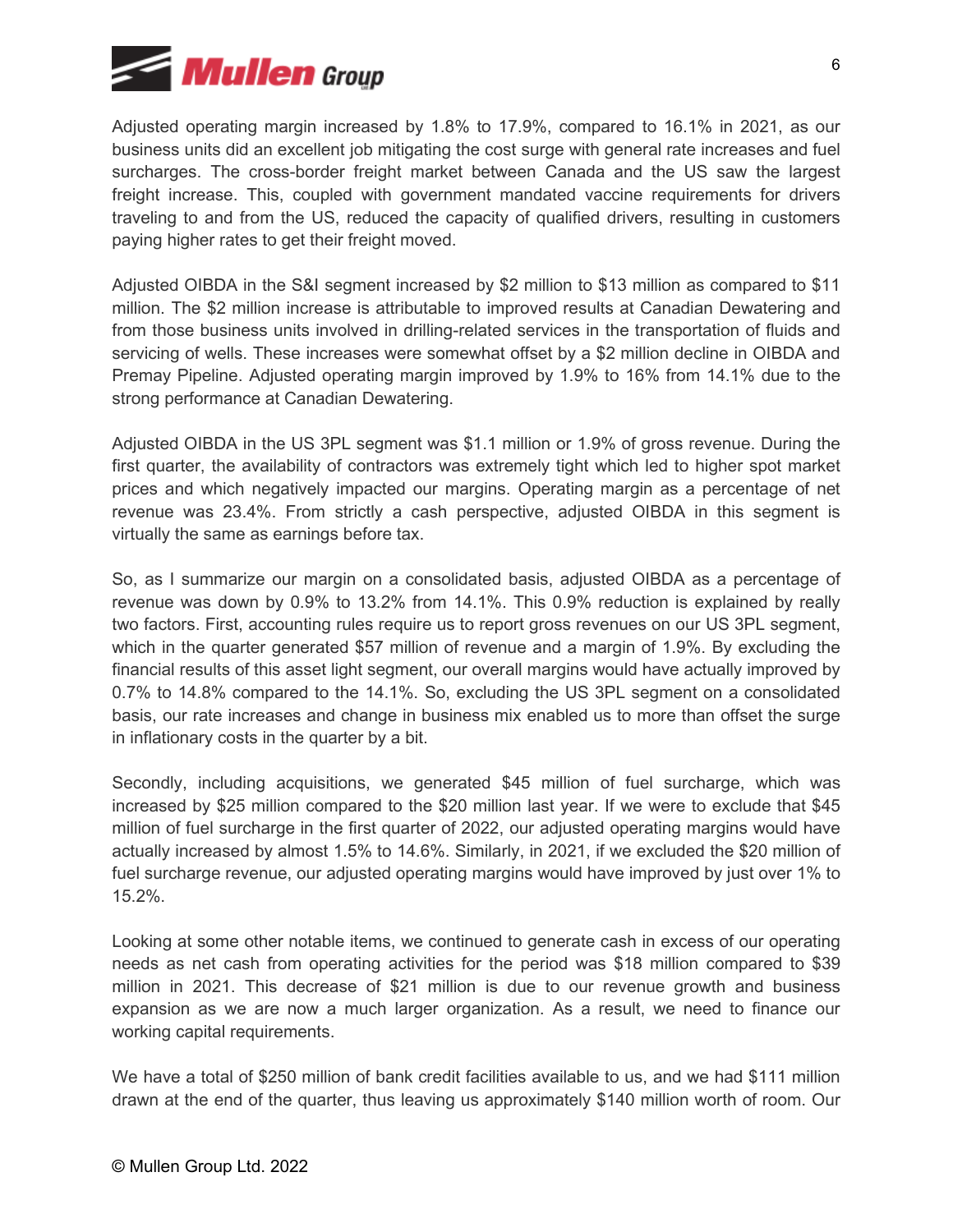

earnings per share was up to \$0.17 cents as compared to \$0.13 cents on a reduced share count as we bought back and cancelled roughly 926,000 common shares in the quarter at an average price of \$12.01 per common share.

The main reason for the increase in earnings per share was due to the \$13.2 million increase in OIBDA and the \$1 million increase in earnings from equity investments. These were somewhat offset by a \$3.4 million negative variance from our exchange due to our US debt swaps and a \$3.3 million increase in income tax expense due to greater earnings.

With respect to ESG, I'd like to remind everyone that posted on our website is our 2021 ESG report that outlines our approach for ESG, along with some of the measurements that you can use to benchmark our performance. In the first quarter, we continued to make progress on some of our ESG initiatives by committing \$9.5 million of CapEx towards our sustainability goals. The majority of these CapEx are expected to be received in 2022 and 2023, and consist of additional CNG-powered trucks, along with containers to support our investment in the intermodal space that will assist us in moving customer freight while reducing emissions.

So, Murray with that, I will pass the conference back to you.

## **MURRAY K. MULLEN:**

Well done, Carson.

Now, if you read our new look MD&A, you're going to see that our outlook for each segment is well-explained so I don't need to reiterate it word for word. In the interest of your time, I want to make sure we leave the rest of today's discussion for the Q&A session.

Now, I'm sure everyone is wondering about the so-called freight recession that has been talked about in recent weeks. My personal view is yes, consumer spending on discretionary items will slow. By how much? No one really knows but I would be very, very surprised if it doesn't slow. Now, I do expect this is going to impact van carriers the most, which we are not highly leveraged to.

I do expect our LTL segment to slow somewhat, but we have a very good critical mass in most lanes so we will just simply adjust schedule, we'll focus on operating margin, and we're going to get productivity levels back which will help margin. I can also tell you, there's another round of rate increases that are absolutely required.

We know that the supply chain is quickly recovering. Now, this takes the pressure off of shippers and retailers, meaning they do not need to overbuy, which they have done for over a year now. All this did is really exacerbate an already overstretched supply chain. So, this is where I believe the trouble may occur. I think inventories are bloated. We know this because our warehouses are jammed. So, I wouldn't be surprised to see a few quarters of adjustments to clear out the backlog. If you're a buyer of discretionary consumer goods, I'm betting that there will be some good sales on soon.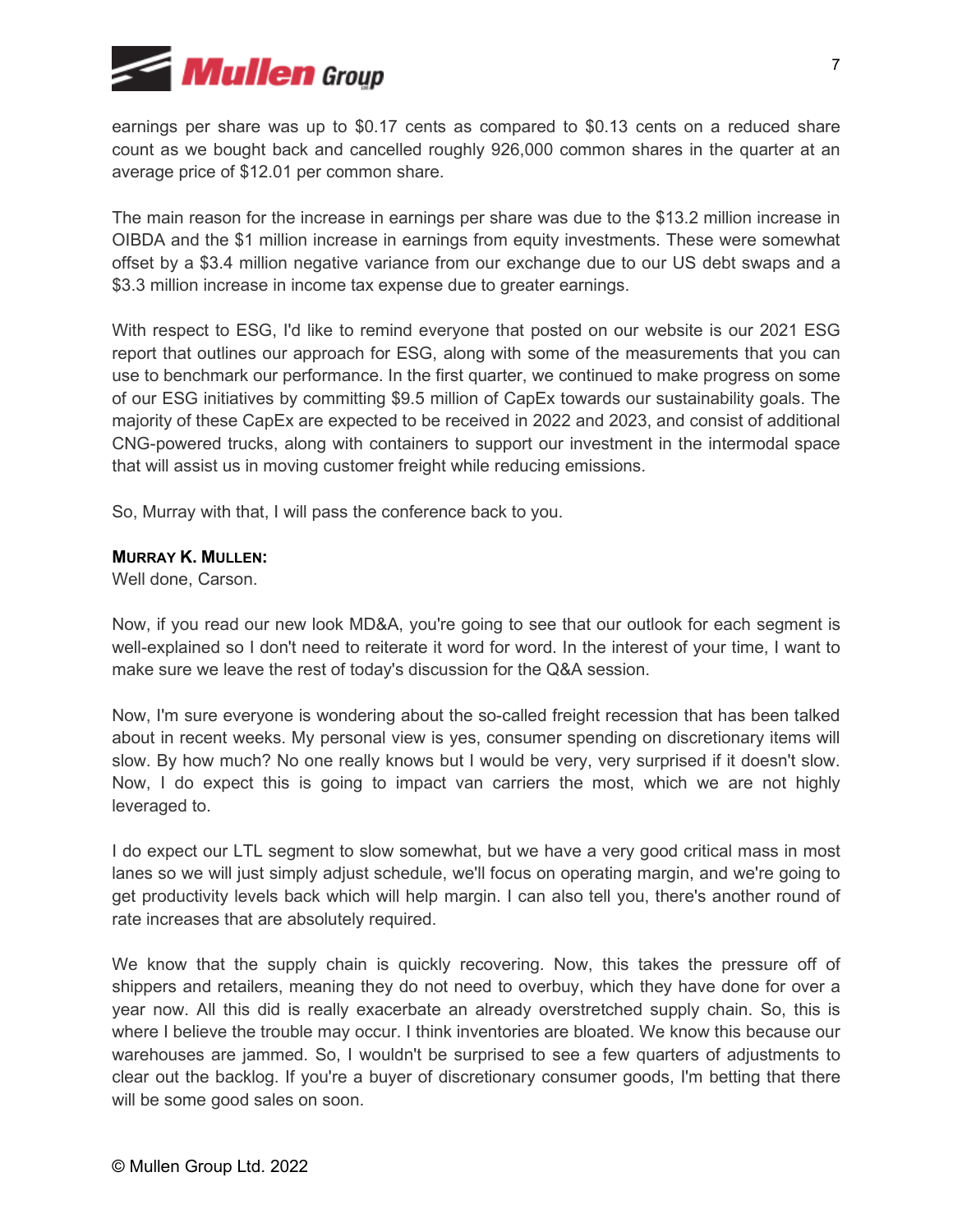

If there's one lesson everyone should learn by now, it's that anything can happen anywhere in the integrated supply chain ecosystem, so I wouldn't get too comfortable when things sort themselves out over the next month or so because trouble will just simply find another home. As such, I anticipate structural changes to the supply chain are still required.

How we're going to handle this, we're going to focus on building out our LTL network, we're going to expand our warehousing and intermodal service capabilities, and we're going to look at adding to our 3PL business, which really, this keeps us close to the customer without the CapEx burden.

Our shareholders also know we are a diversified logistics provider and we service multiple different verticals. Now, earlier I spoke about the other end of the economic spectrum which is let's call that capital investment. In terms of an economic outlook here, I'm actually quite optimistic because I believe that industry needs to retool and infrastructure needs to be built, two critical factors if productivity is to improve, a necessary ingredient for inflation to be tamed.

So, I'm in the camp that we're entering a strong capital investment cycle and that implies that our logistics and warehousing segment should be able to continue producing some pretty strong results. This stuff dovetails nicely into our specialized industrial services segment, which as you know, no one really liked for the last 10 years or so but evidence is mounting that oil and gas, mining, old economy needs to reinvest. When they do, we have a decent footprint from which to capitalize on the renewed demand.

So, I'm quite optimistic for our oil and natural gas business units, in particular. The service industry is really no different than the oil and gas companies. It has been starved of capital. So, any additional demand will be welcomed with open arms but it will be costly, as I say to our customers. Just saying, folks.

Now let's open up the phone lines for the Q&A session. So, Operator, I'll turn it over to you and to the Q&A. Thank you, folks.

## **OPERATOR:**

We will now begin the question-and-answer session. The first question comes from Michael Robertson of National Bank Financial. Please go ahead.

## **MICHAEL ROBERTSON:**

Hi. Good morning, all. Congrats on a solid quarter. Thanks for taking my questions. I was wondering maybe we could kick it off, I was just wondering if the M&A backdrop has shifted at all, given that spike on the cost side, maybe shifting to a more favorable buying environment, given some of those pressures. Murray, I know in recent calls, you weren't exactly thrilled with some of the asking prices out there. So, any colour on that would be great.

## **MURRAY K. MULLEN:**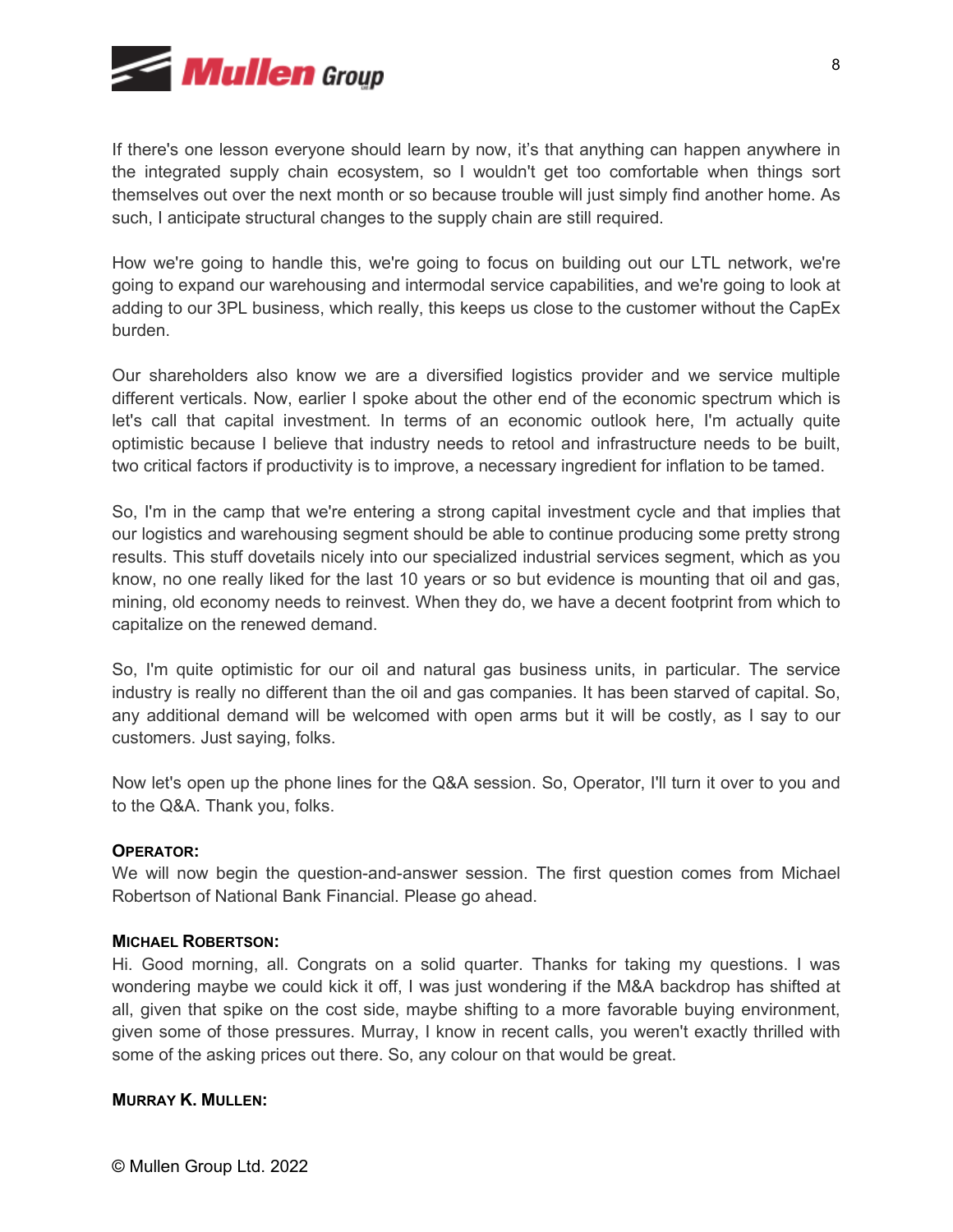

Thanks, Michael, for the question. That's one that I quite regularly get asked about is M&A and so let me just take a step back.

Last year, we were very, very active on M&A and have proved out to be, as you can see by our numbers, pretty good. What about today? I think part of the challenge you're having with M&A right now is forecasting what do we think is going to happen with the overall economy and then expectations? I suspect that M&A is going to be very, very active. It's what's the expectation of the sellers? That's, I think, going to be the rub. We always take a long-term view.

I'll be honest with you, with everybody on the line. Look, we don't just buy companies to grow the revenue side. We buy it because it's strategic and it's in the areas where we see the future opportunities are going to be pretty good. So, we just don't buy to buy. Everybody knows we'll look at consolidating LTL because that just strengthens your critical mass in those networks.

We also know that the supply chain is changing dramatically because you can't just rely upon the supply chain on just-in-time today if you're in a global marketplace. As I said in my press release, I said, look, you can access the goods anywhere globally, but you've got to be able to deliver the goods locally, and that requires being close to the customer and that implies warehousing. We're seeing a boom in warehousing all over. That implies more inventory in the system so you can get it closer, you can get it to the customer.

So, we'll continue to look at warehousing and the long mile with intermodal as a service offering because we can tie it in with our LTL network. Very, very few companies can do that. I feel pretty good about that side. We get M&A every day, every week but we're pretty selective of which ones that we go after. They've got to be quality companies. There's got to be some type of synergy that we can find so that that's how our investors win.

If all you do is just buy a company, you really don't get a good arbitrage for the shareholders. You've got to find some synergy. At least you've got to identify it so that you can say, look, one and one is more than two. So, that's just a long explanation for there's going to be lots of M&A activity over the next bit. That's nearly baked in the cake but we've got to be very, very sensitive to what's the price we pay on behalf of our shareholders.

## **MICHAEL ROBERTSON:**

Got it. That's helpful colour. Appreciate that.

One more from me. Just maybe a quick one for Carson. I think you touched on this at the end of your prepared remarks. I was just wondering if you could provide some additional colour on the spending surrounding the sustainability initiatives, particularly if one of those were hybrid or CNG or hydrogen fuel cell powered or maybe a combination thereof?

# **CARSON URLACHER:**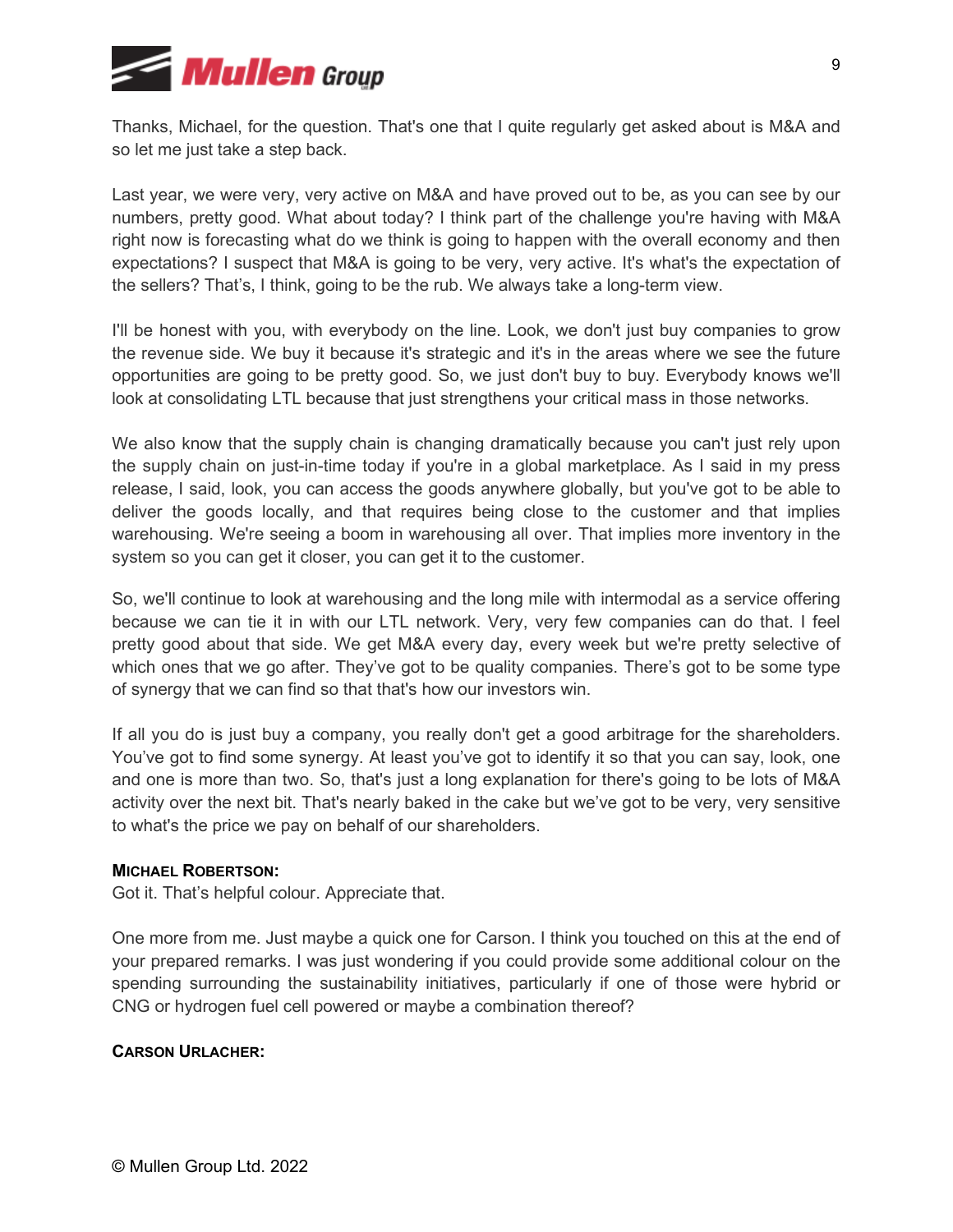

Really, they're compressed natural gas trucks, Michael. I think we have six on order. We've had some good success with the ones that we've bought previously so we've added to that order. In terms of timing, not exactly sure if we'll get them all in 2022 versus 2023.

The other large order that we put in was for our intermodal containers and that's for growth to extend our intermodal footprint within our APPS group. Again, timing on that, it's going to be 2022, 2023. It's really difficult to say. Some of them will probably start trickling in throughout the remainder of the year but I suspect there'll be some coming in 2023 as well.

## **MICHAEL ROBERTSON:**

Got it. Again, helpful colour. Appreciate...

## **MURRAY K. MULLEN:**

I'm going to have Richard just step in here and talk a little bit about CNG, compressed natural gas, and why did we make that investment.

Rich, maybe you just want to talk a little bit about what the equivalent fuel mileage is to a diesel truck, but then the cost of CNG vis-à-vis. So, there's an ESG component to it, Michael, but there's also a business component that I want Richard to just define a little bit, to give some colour to all of our listeners on why we're really investing in CNG. We want to do the right thing for the environment but we also got to do the right thing for the bottom line.

Rich, can you just give some additional information to the listeners?

## **RICHARD MALONEY:**

Absolutely. So, it was roughly about a year and a half ago, a year ago, when we first took the order with the CNG trucks through PACCAR Kenworth and we looked at it. With the compressed natural gas units, we put them into Mullen trucking. They're predominantly going back and forth into Edmonton. We've actually run trucks over the mountains into Vancouver. We've had very good success on the mileage on that. It's consistent with the newer trucks that we're seeing with the 680s with the PACCAR Kenworth trucks.

The difference in what Murray is alluding to is when we're seeing in the seven miles per gallon range for what we're able to do with these newer trucks, or as far as Carson pointed out, when you're seeing diesel prices approaching \$1.40 a litre, the cost for us per liter for a CNG or the equivalent is \$0.79. So, we are looking at continuing to invest in this. As we build out these units and as stations are built to help fueling and the partners we have with those groups, we suspect and we know that the cost of that CNG will be coming down as well.

So, it gives us, as Murray said, during his prepared remarks that fuel pricing right now is the single biggest cost that is impacting the transportation industry. CNG works predominantly when you're kind of between major centers and such as well, so that is something that we're looking at to continue to build out through our LTL type of network and parts of our logistics and warehousing network as well with Mullen Trucking.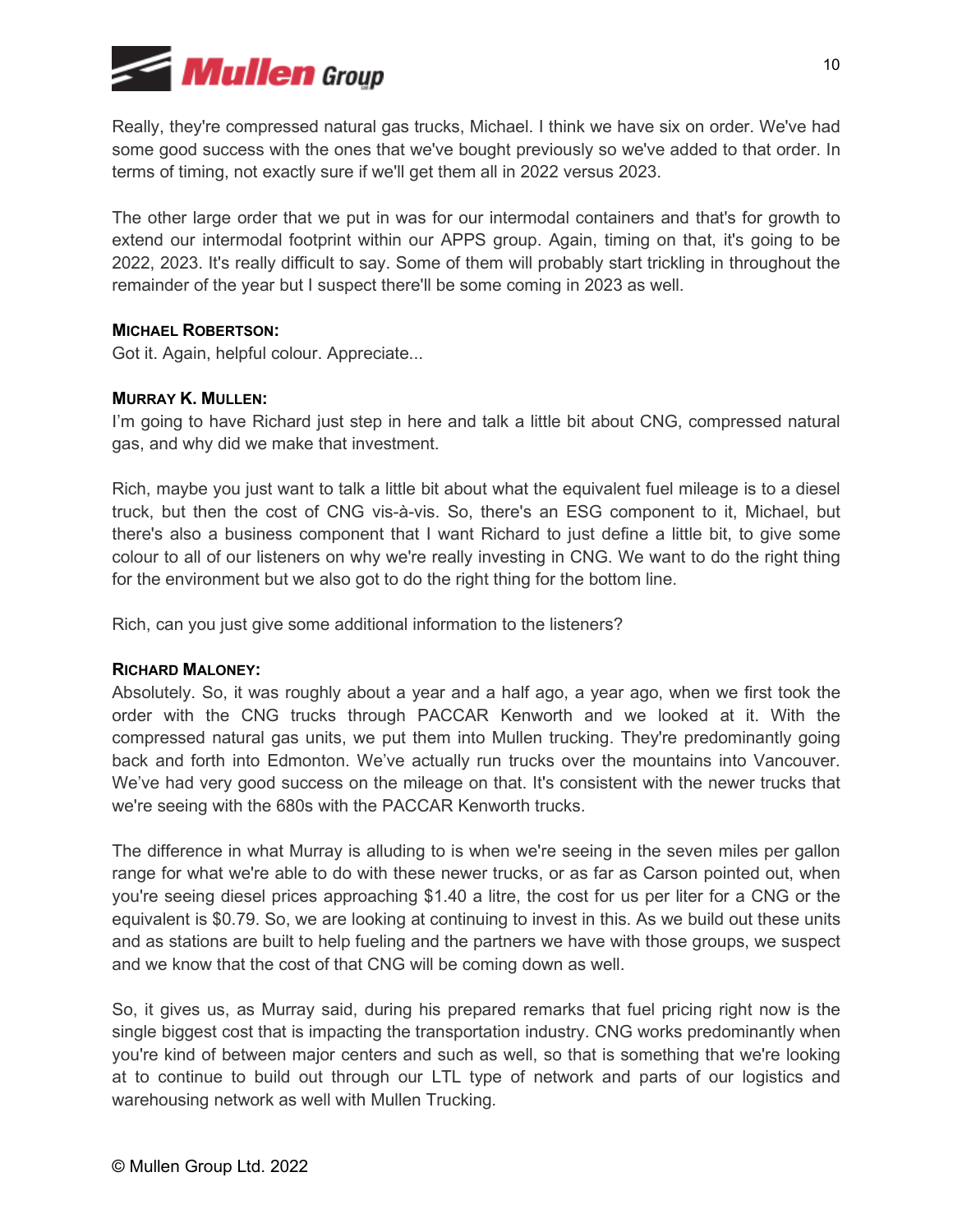

## **MURRAY K. MULLEN:**

So, real simple, these trucks CNG are used in local markets because the infrastructure is in there to do long haul, basically. Number two is they're basically getting about similar equivalent mileage as a diesel engine, but the price is down in half from diesel. What the guys were talking about is the rack price of diesel, but the pump price is actually higher. For example, in the Lower Mainland of BC, diesel is over \$2 a litre, which equates out to nearly \$10 a gallon.

## **MICHAEL ROBERTSON:**

That's super interesting colour. I appreciate the details. I'll turn it back.

#### **OPERATOR:**

The next question comes from Walter Spracklin with RBC. Please go ahead.

#### **WALTER SPRACKLIN:**

Thanks very much. Hi everyone. Just a question on how you're looking at the quarter in terms of your plan and the guidance that you provided there back in December, and whether you add in any acquisition opportunity or acquisitions that have done perhaps a little bit better than expected.

#### **MURRAY K. MULLEN:**

So, Walter, based upon the first quarter, I would say we're more than on target for what we had originally opined to all of our shareholders at the first of the year. We'll be on target. If I use March as the barometer, then I could make a pretty good case that we might be above what we originally came up with, but I think we need to see whether that's sustainable or not. The economy is pretty fluid right at the moment.

I'm optimistic but I'm reluctant to say this is exactly what's going to happen for the rest of the year. I think what we'll be able to do at the end of the next quarter is be able to say, okay, we'll give an update on what our overall plan was, whether we're on target or above target—we will not be below target—whether we're on target or above target. We'll be able to give better colour on that after the second quarter.

The first quarter is typically not our best quarter anymore. Typically, the second and third quarters are our best quarters, so I'm expecting better but we'll give a full update at the end of next quarter. I think rather than me guessing, I'd rather say that. I know we're not going to be below target. We'll give a better overview once we really see how's inflation really impacting the consumer right now. Everybody's talking about it and everybody has a viewpoint. We'll be able to give you real time information in a couple of months.

#### **WALTER SPRACKLIN:**

Looking at March, what really stood out, would you say? Was it your operating performance? Was it your pricing that you were able to achieve? Was it the level of volume demand? Perhaps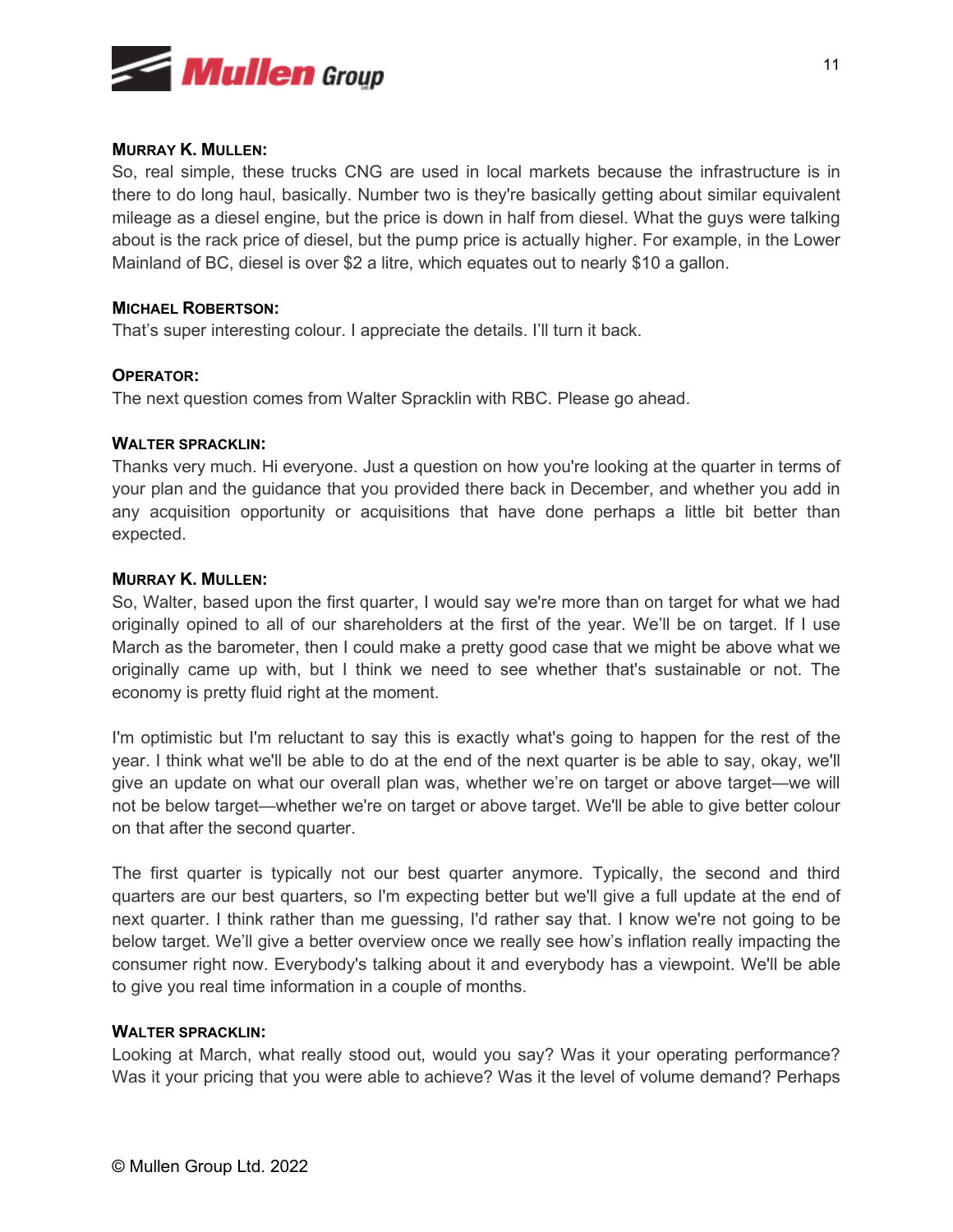

some improvement in fluidity levels? What really stood out in March as being exceptional if you had to boil it down to one or two things?

## **MURRAY K. MULLEN:**

Really, I think it was demand came back pretty strong. There was some real crappy stuff that none of us planned on. When I did our budget up and here's what we're going to do, or all of you did your analysis up, did you really count on blockades affecting the supply chain and all of the productivity and all the costs associated with that? We just couldn't move freight. Did anybody count on more absenteeism, 10% absenteeism because of COVID? I wasn't counting on that.

Then, boy, we had some real crappy weather in Northern Ontario and Manitoba. That really hurt our Gardewine group in January, February, particularly. They recovered nicely in March, but they got smacked around pretty good. I'll be honest with you, a lot of freight got stuck. It just wasn't moving with that crap weather. So, those impacted the margin. If I normalize those things, margins would have been up by about two points in the quarter. We'll see if we get that in this quarter. We'd better get it. I've told our business units, I expect it.

#### **WALTER SPRACKLIN:**

My last question is just on the M&A side. I know you touched on it but just with all the unprecedented and really structurally different ways things are happening here in the transportation logistics center that you had pointed to in your prepared remarks, are you revisiting what you're looking for anymore? Could you look at different operations than what you otherwise would have? Are you more emphasizing certain types of companies or in different geographies than you otherwise would have maybe a year or two ago?

## **MURRAY K. MULLEN:**

No. We're not looking at anything different. We haven't changed our strategy. We know precisely what we're looking for but we don't chase them. We're very selective and we'll continue to be so. None of our numbers that we've given any guidance on or talked about have included if we do any M&A activity this year. We always have files under consideration. Every quarter, we have files under consideration, but we don't always move them along. Sometimes we don't like what we find but we've all got some files that are active.

#### **WAI TER SPRACKLIN:**

Okay. That's all my questions. Thanks very much for the time.

## **MURRAY MULLEN:**

Thanks, Walt.

## **OPERATOR:**

The next question comes from Konark Gupta with Scotiabank. Please go ahead.

## **KONARK GUPTA:**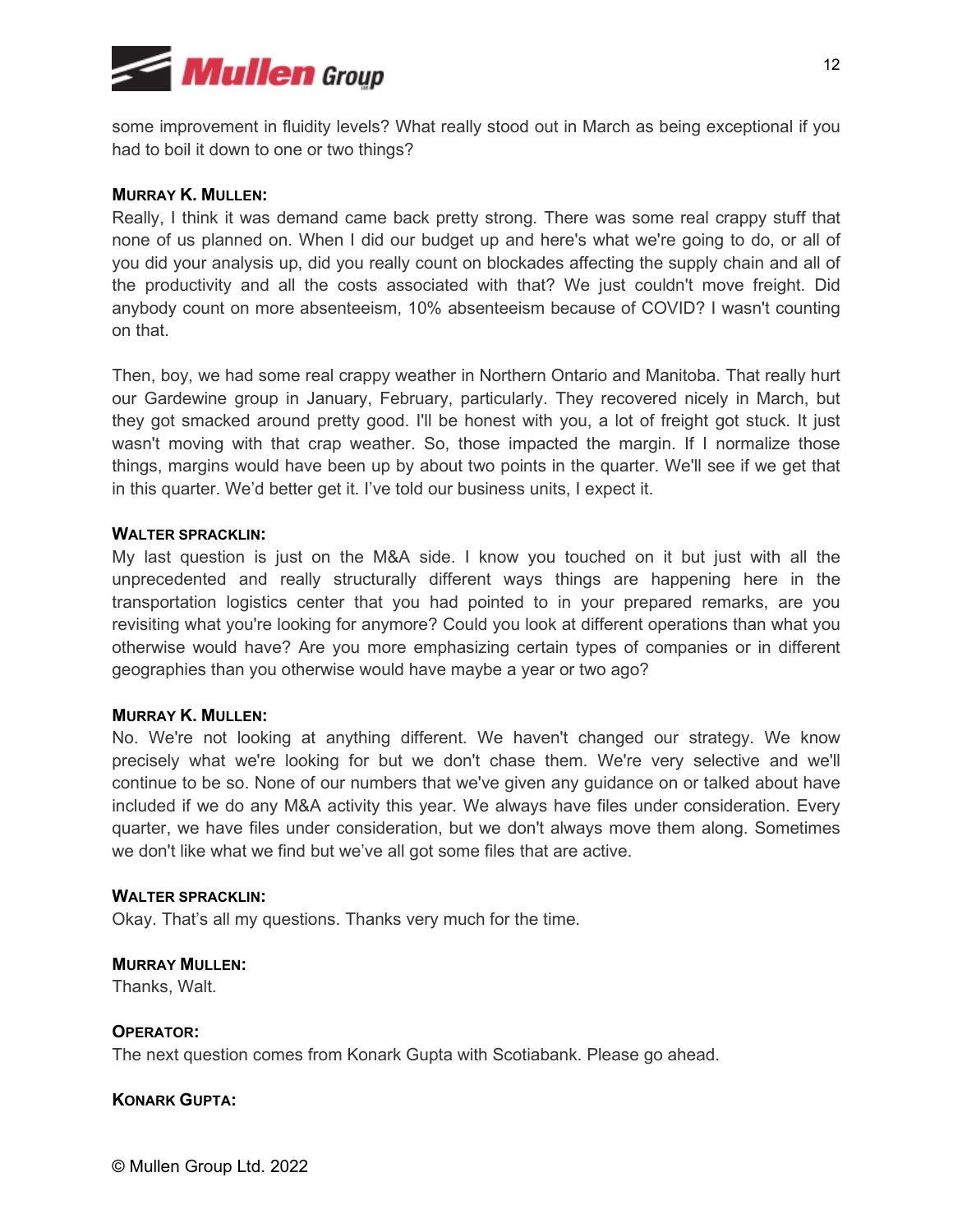

Thanks, Operator. Good morning, everyone and congrats on a good quarter. Also, thanks for splitting out individual segmented outlook. That's really helpful.

So, maybe, Murray, my first question is on the broader market and spot rates especially, given the spot rates have been sparking a lot of fear among investors that there's going to be a freight recession. Obviously, a lot of trucking companies and your competitors have reported recently calling out that they are not seeing the weakness in the contract market.

I wanted to understand, in terms of your business, certainly the L&W segment seems to have a spot exposure. How would you characterize your spot business across your three trucking and logistics segments compared to what we are seeing out there in the spot markets broadly published by different platforms?

## **MURRAY K. MULLEN:**

Boy, that's a good observation, Konark.

Here's what we think. We know there was some surge pricing that happened in the first quarter, and it needed to. Now we use a lot of subcontractors and we got caught a little bit on that. You make a commitment to the customer, maybe in December, and then all of a sudden you have vaccine mandates that come in and 10% of drivers couldn't cross the border. Where you saw a lot of the surge pricing was crossing the border. Those prices have still remained elevated because the drivers still are not able to come back to work across the border.

So, we've really had about a 10% reduction in the amount of capacity going to and from the United States at the same time that demand has stayed relatively flat. That's where a lot of that surge pricing happened. We got caught a little bit, some of our business units in January, February but they recovered to what the market was in March. I think they're probably doing the same thing today.

When I talk to our business units, real time, it's softened a little bit, but we're not going back to where we were. That's absolutely a fact. So, I think generally, prices are going to be elevated from where they were over the last decade. I think some of the surge pricing might come out of it temporarily, perhaps, because the wildcard here, Konark, is what happens with fuel prices. If fuel prices double, I will predict right now that well over 10% of the trucks that are on the highway right now should be parked. They are not efficient and they are losing money going to work every day. That cannot last for very long.

You heard Carson talk about we cannot just go get additional capacity. The industry cannot add new trucks, fuel-efficient trucks today. Rich, what are we at—seven mile, eight mile per gallon is what a new unit will get you, and at least 10% of those trucks out there, there's a two to three mile per gallon arbitrage; those trucks at four are going broke. Either that, or prices have to go up to keep them in business because they're the marginal provider.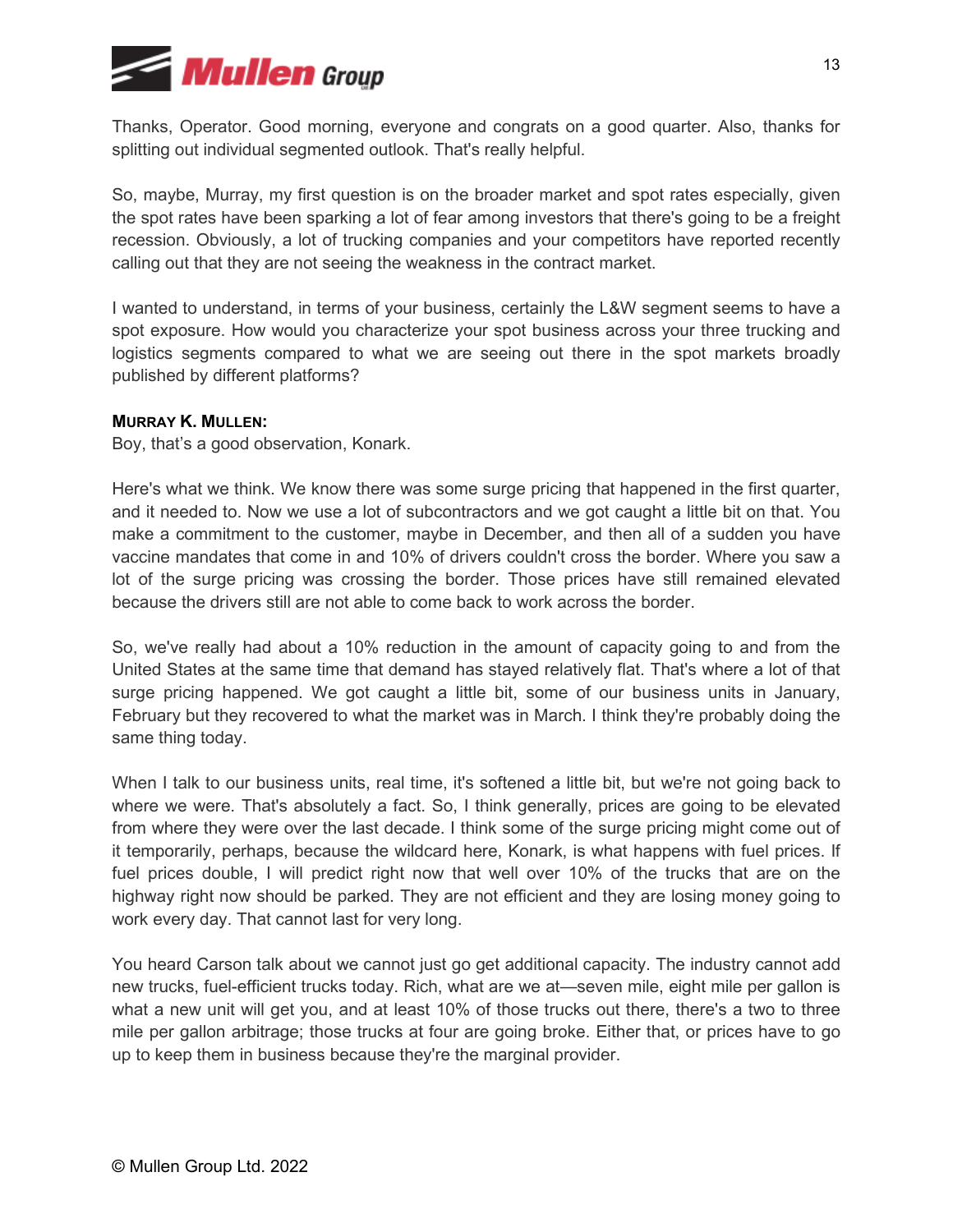

So, which way is it going to work out? Short term, I don't know. Long term, if fuel prices stay up and elevated, you've got to have new equipment and that fits pretty good with a professional company like ours. That's what I think is going to happen. I think we're going to lose a lot of independents. They just can't make it. Costs are too high and they can't retool.

## **KONARK GUPTA:**

That's good colour, Murray. Thanks so much for that.

Then maybe switching gears to your S&I segment. If we go back historically, and not even very far back, just pre-pandemic, that segment has typically done north of \$400 million in revenue. It's sitting somewhere near above \$300 million plus right now.

You talked about drilling activity and the oil and gas market capital investment cycle could probably start rebounding in the second half while your pipeline business seems like it's still kind of softer than last year but kind of stabilizing perhaps. What's your operating leverage and what's your torque to the oil and gas commodity prices for that segment? Where can that go to if we see what's happening right now and drives capital spending?

## **MURRAY K. MULLEN:**

Carson, what's our leverage to the drill bit? Maybe \$150 million, somewhere around there above revenue right now?

## **CARSON URLACHER:**

It'd be in that ballpark so you'd be looking at maybe 10%.

## **MURRAY K. MULLEN:**

Yes, 10% of our revenues. I suspect that goes up. I think where you're really going to see the change, Konark, is this industry has been starved of capital for virtually a decade now, so if the oil and gas producers decide they are now going to go and increase production—and they can only increase production through the drill bit—if they decide to go and put more capital to work on the drill bit, then the assets in the business we have, this will be a pricing game, not a growth game.

I will remind our oil and gas customers is that just as you have seen a surge of your price of your commodity, I can tell you, you will see a surge in the price of our service. It takes a little bit of incremental demand, and it looks like the market needs increased supply of commodities. I'm not making that up. That's what the commodity prices are telling us. So, you either are going to have to have increase in the drill bit or consumers are going to have to quit consuming. I'll let you decide which one that is.

## **KONARK GUPTA:**

That makes sense. Thanks for the answers.

## **MURRAY K. MULLEN:**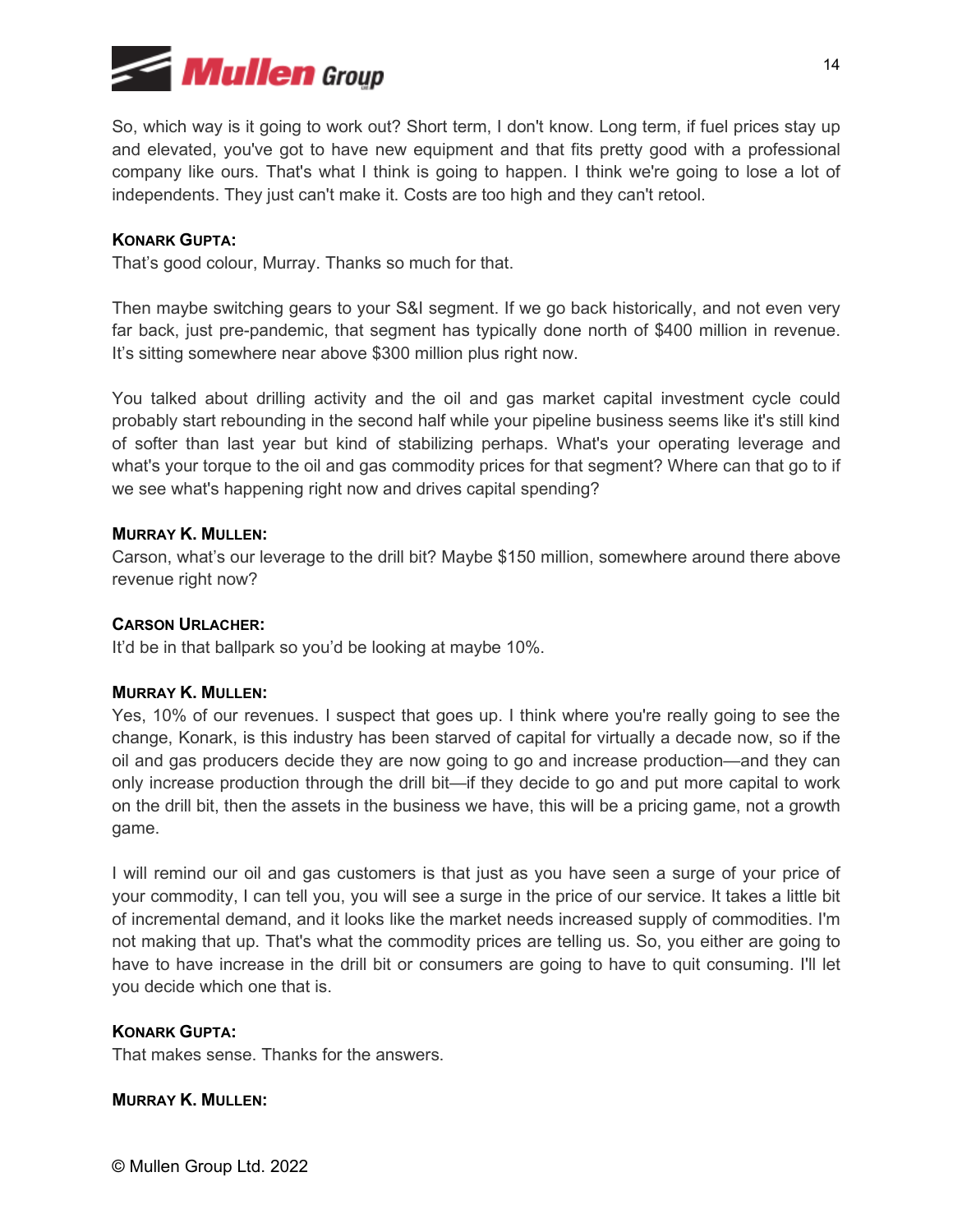

Thank you.

# **OPERATOR:**

The next question comes from Kevin Chiang with CIBC. Please go ahead.

# **KEVIN CHIANG:**

Hi. Good morning everyone. Thanks for taking my question here. Two for me.

Just wondering, just with the spike in fuel pricing and that impacting the all-in freight rates that shippers have to pay, just what do you see from a modal shift perspective? Are you seeing more demand for intermodal versus over the road, just given the former should be cheaper? Are you seeing any changes in shipper behavior from that perspective?

# **MURRAY K. MULLEN:**

We know that the long-term trend is towards intermodal. I don't think that is something that is revolutionary. It shouldn't be to anybody that's in the logistics and freight business. Freight has to move more efficiently. Particularly as the price of fuel goes up, it makes intermodal that much more competitive because trucking, the rates are going through the roof because drivers' costs, access to equipment, and fuel. So, intermodal becomes more competitive, and it just makes more sense.

So, we're going to continue to expand our footprint in that. Rather than buy trucks to go long haul, we'll invest in the container and we'll invest in warehouses and infrastructure so that we can provide that service to the customer. Intermodal has been one of the real beneficiaries of this freight demand surge. You've seen it in the United States, you've heard it from CNCP, intermodal is pretty strong.

Now, that might soften a little bit as the inventory management supply chain kind of rectifies a bit but I think the long-term trend is well-entrenched there. That's my thesis. Now, there's always ebbs and flows in the market, but the long-term trend is undeniable. I know it is with us and that's one of the reasons why we strategically invested in APPS. They are an exceptional intermodal provider with a good footprint, with good warehousing capabilities, and so that's a good long-term investment on behalf of our shareholders.

# **KEVIN CHIANG:**

That makes sense. Then the second one for me, and it was really an observation from Knight-Swift last night. They were talking about the US brokerage market, and they made an observation that they saw, and I recognize that they're also talking to their own book here, is a shift away in the brokerage market away from asset-light brokers towards maybe asset-heavier brokers that offer a power only solution.

So, when I think about you growing your US 3PL, one, is that something that you're seeing? Or maybe because you're starting from a smaller position, this potential shift that might be happening in the market in some ways is irrelevant (phon 49:35) to you because you're building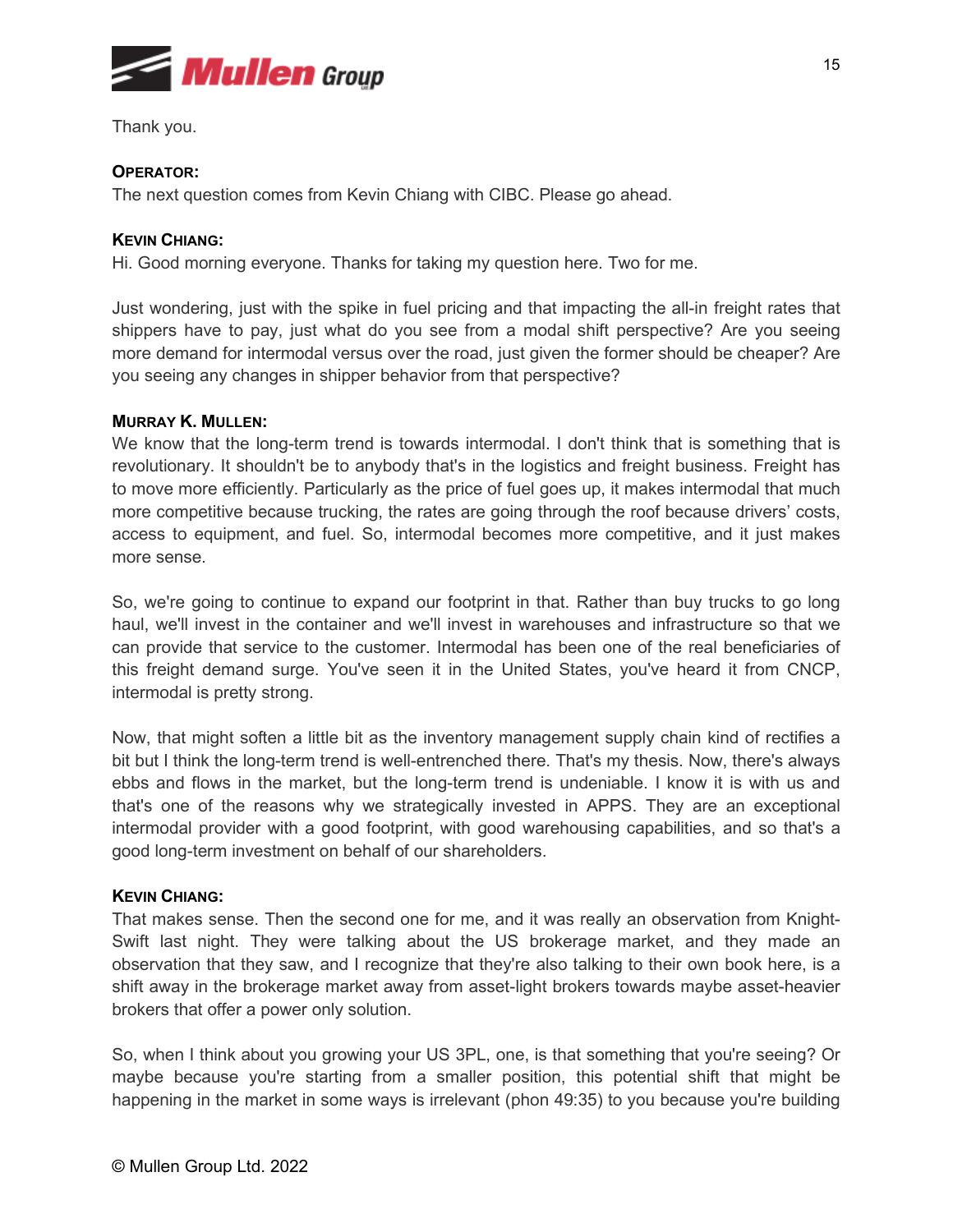

off a small base? I'm just wondering, I guess based on some of the comments some of your peers have said in the brokerage market in the US, maybe what you're seeing and what that means for your growth overall in US 3PL.

## **MURRAY K. MULLEN:**

You know what, Kevin, I've seen some of those articles, the same ones that you're referring to. Honestly, I think it depends who the author of the article is. So, if you're a hard-asset business, you're going to take the view that, "No, we're going to win the game." If you're a non-asset one, you'll say, "Hey, we'll still find the arbitrage out there because you're always still got to find the best price in the market for the customer." I think there's room for both, to be honest with you.

We entered that market in the US just to give us another growth platform down the road, and we're just in the early innings of capitalizing on that strong book of business that we got. They've continued to grow their business and get access to customers. What we want to do is add more service offerings to it, which will be part of our longer-term game plan.

You're still going to have to find the best price and best arbitrage out there. Smaller shippers are going to have a very difficult time going to big companies, big carriers. Probably the big shippers will either do their own freight transportation. You saw what Walmart did, for example, to get drivers. They're paying drivers, what, up to \$100,000 a year now, \$120,000? So the big shippers are probably going to do their own supply chain. I know Amazon's doing more of their own. I think there's a place for both to be honest with you. We'll try and carve out our niche.

#### **KEVIN CHIANG:**

No, that makes a ton of sense. That's it for me. Congrats on a good start to the year.

#### **MURRAY K. MULLEN:**

Kevin, I know we were off on your expectations for the quarter, but I'm sure when you did your expectations, you didn't count on the blockades or some of the things either. I think we probably would have been a lot closer to your expectations in the absence of those one-time events that I didn't count on either.

## **KEVIN CHIANG:**

No, that makes a ton of sense. That makes a ton of sense. Nonetheless, it was a good quarter.

#### **MURRAY K. MULLEN:**

Thank you.

## **OPERATOR:**

The next question comes from Matthew Weekes with iA Capital Markets. Please go ahead.

#### **MATTHEW WEEKES:**

Good morning. Thanks for taking my question. I think I just have one that at this point. Most of mine have been answered.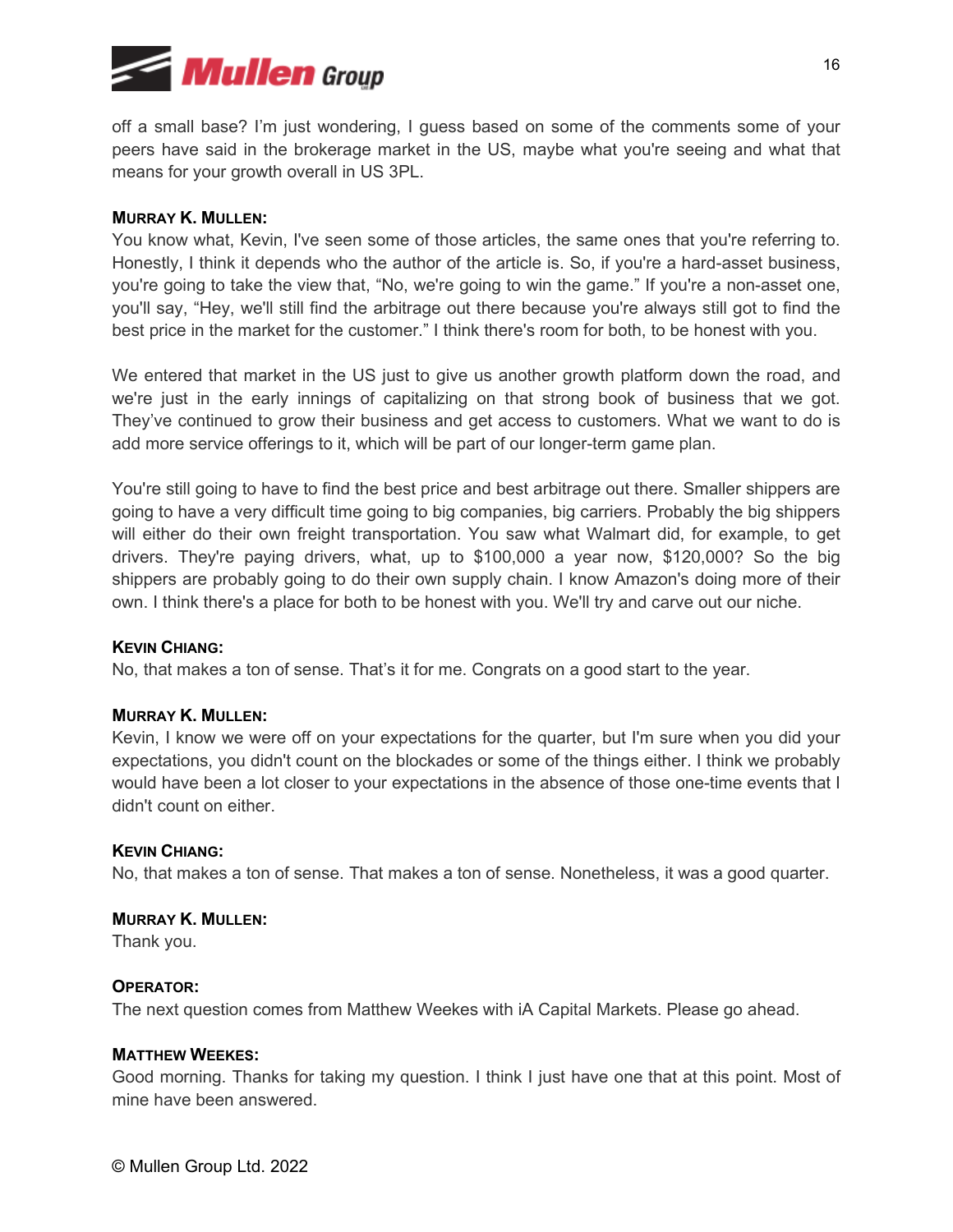

Just thinking about acquisitions and the asset integration piece of the outlook here as you go forward, I was just wondering if you have a typical timeline that you look at in terms of integrating the assets and achieving the synergies that you would normally expect?

## **MURRAY K. MULLEN:**

Yes, Matthew, good question.

Some of the business units we don't integrate. First of all, we don't integrate right off the bat. The first thing we do when we do an acquisition is we get it and then we learn. Is it best to integrate with another business unit, or is it best for us to integrate another business unit in with that one? It depends who's got the best footprint, best management teams, etc., etc. It takes about a year to learn that.

I can tell you, we've been very active over the last bit streamlining our businesses, and we did a bunch of it again this first quarter, which is aligning the business units where we think we can find those synergies. That's what we do. When we do an acquisition, it takes a little bit to learn. I don't slap them together and then hope it works.

We learn and then we put together the ones where it makes sense to do it, but we're always doing it to look for synergy. It's not just we save a couple jobs. We're looking for real synergy, how we can provide a better long-term service offering to our customers because if we do that, then we win the long game. That's what we're really after.

## **MATTHEW WEEKES:**

Okay, thanks. That makes a lot of sense.

I think I'll actually just ask one more, and you provided some good commentary on the market dynamics on the call, given some of the concerns that certain industry participants have been raising. You talked about if you see sort of a bit of a tempering of consumer demand, there'll be opportunities for productivity improvements, offsetting a bit of that as supply chain bottlenecks ease a bit. I was wondering if you could just comment specifically on what some of those productivity improvements might be.

## **MURRAY K. MULLEN:**

Well, first of all, we've got to get people back to work because when you have 10% of your workforce off, all you do is you've got more costs related to sick days. Worse than that, you burden the other 90% that they've got to pick up the slack. Usually that means in our business with the hourly workers, you're paying overtime quite a bit, and then we just aren't as efficient. We're handling the freight twice. You can't get it in to get it offloaded. You're reloading it here.

We're handling freight too many times and too much overtime. That kind of explains what happened on that front. When you put that across the whole system, that ends up being a lot of cost. I suspect as it slows down a little bit, we'll be able to be able to get those productivity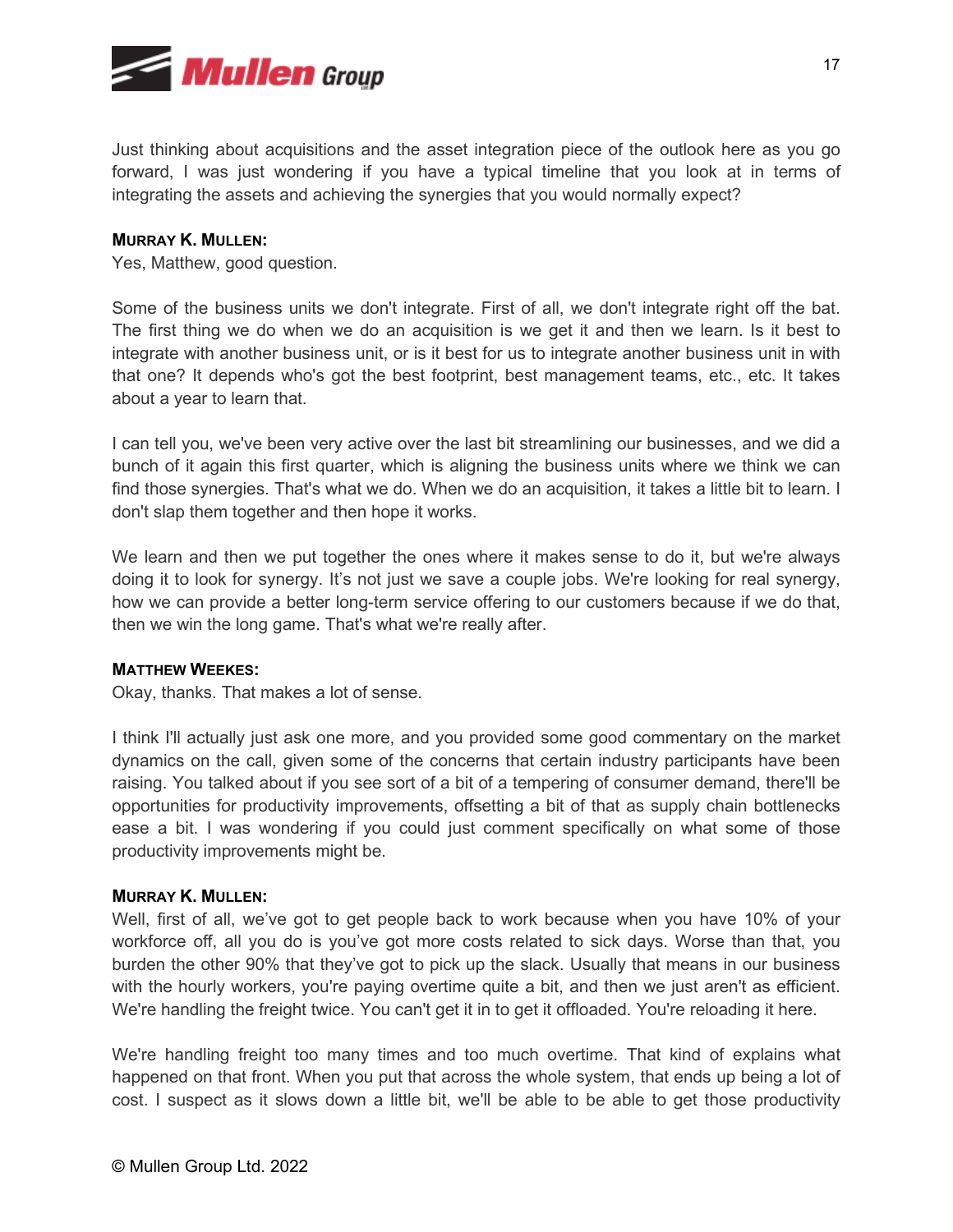

improvements back and get our costs back under control. They were a little bit squirrely in the first quarter to be blunt with you in a of number of our business units.

Yes, I think that demand is going to slow a little bit. As I said to you, the offset is what happened with supply. The offset is I think at least 10% of the trucks are going to be broke because they just can't be competitive. Even at elevated fuel price levels, they're still not making any money, so they're not going to last. Supply is going to shrink because we cannot add additional capacity. Right now, you just can't get it. I think, overall, if you've got a good fleet and you've got good capacity, I think you'll do just fine.

## **MATTHEW WEEKES:**

Okay, thanks. I appreciate the answer on that. I think solid quarter overall despite some of those supply chain challenges. That's it for me. I'll turn the call back. Thanks.

#### **MURRAY K. MULLEN:**

Thank you.

## **OPERATOR:**

The next question comes from Miguel Ladeira with Cormark. Please go ahead.

#### **MIGUEL LADEIRA:**

Hi, good morning. The first question I had I just wanted to talk about the margin delta between logistics and warehouse and LTL. Is this just a function of the markets being served or is there other dynamics involved here? Thanks.

## **MURRAY K. MULLEN:**

First of all, we think logistics and warehouse, they had a fantastic quarter. They didn't get hit as hard as our LTL business did. When I talk about LTL, I'm really talking about our Gardewine group. They're such a big component of that, and they really got hit hard really with some bad weather and some productivity problems.

To be blunt, they were a little slow coming out of the gate on the pricing. They put pricing increases in but they got caught with the cost surge. So January, February were not kind to Gardewine and they were a big component there. I think if we normalize that, Carson, we would have been probably a lot closer to flat-on-flat in that section, if I'm not mistaken.

## **CARSON URLACHER:**

Yes, for sure.

Miguel, if your question is more about why is the margin a little bit lower in the LTL segment versus the L&W segment, well, the LTL segment is predominantly assets that we own, so it's more Company equipment. So, you're seeing that the margin on that side is a little bit lower in the first quarter. A lot of that fuel surcharge flowed through into the LTL segment versus the L&W segment, which is detrimental to margins. As Murray mentioned, one of our largest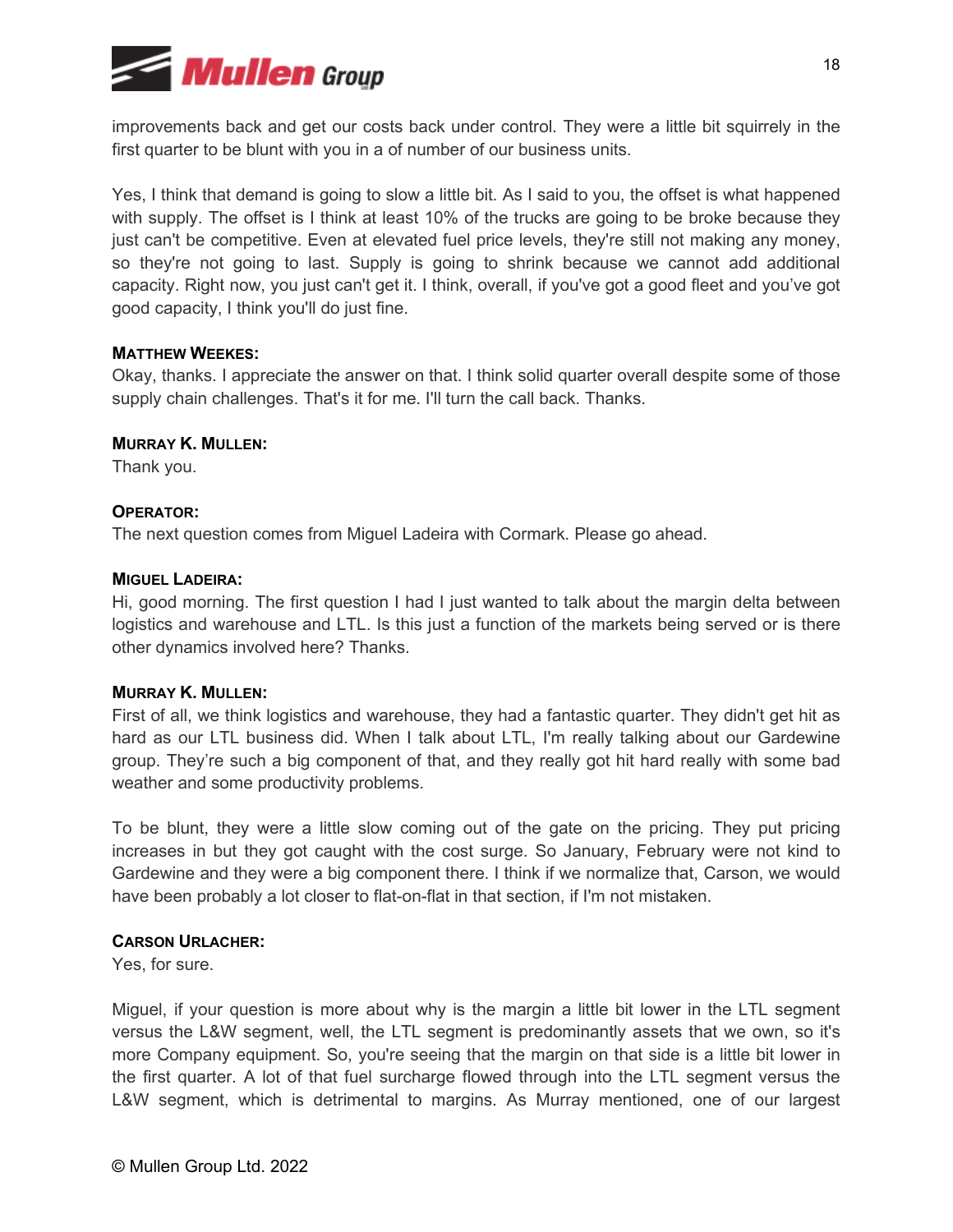

business units within that segment, we lost several operating days within the first quarter just due to inclement weather in their main operating areas, which is going to impact your margins.

Coupled with that is the issue that we have with the drivers. You're going to see wages—it might look like in our chart that wages is down as a percentage of revenue, but you almost have to couple that with purchased transportation, given the fact that if we don't have a Company driver to put in a seat, now we're farming that out, so our purchase transportation increased in that segment as well, too.

## **MURRAY K. MULLEN:**

Yes. Miguel, just to follow up on that, I don't think there was anything structured. We did get hit with some one-timers in that first quarter but really I think I outlined those pretty good as to the main issues of that. So, our longer-term objectives, we're still going to move our LTL margins up, they're not going down. I've told all our business units very firmly that I won't accept lower margins. I said this, I acknowledge we're behind the curve in the first quarter but I don't want to be talking about that every quarter. That's what I told our business units.

#### **CARSON URLACHER:**

Typically, LTL is weakest in the first quarter as well, just given consumer demand after the holiday season drops off, so it really is you've got the combined impact of lower demand, like the seasonality impact of it, and then this year we got the double whammy with the issues that Murray talked about.

#### **MIGUEL LADEIRA:**

That's great colour.

Then last one for me, just a housekeeping item. You mentioned some one-time costs in the US 3PL. Do you mind elaborating or just providing a number to stick into the model?

### **MURRAY K. MULLEN:**

First of all, they use all subcontractors. So, when they bid to a customer, and then the spot market goes against you, you lose some margin there. They're behind the curve because there was some real surges in the first quarter. You've seen that in everybody's press releases is that the spot market was pretty high.

So, they got trapped a little bit there. Then we have some one-time healthcare expense costs that happened in regards to transitioning those medical expenses over to holistic from the previous owner, which was Quad/Graphics. So, there was some one-time catch-up costs there. They're just one-time costs. If you exclude those out, they were pretty much in line with where they have been since we acquired them.

Yes, there was a couple of one-time costs that they got hit with in that quarter as we true-up. We're ending our one-year transition agreement with Quad/Graphics. I think, Joanna, it expires at the end of June…